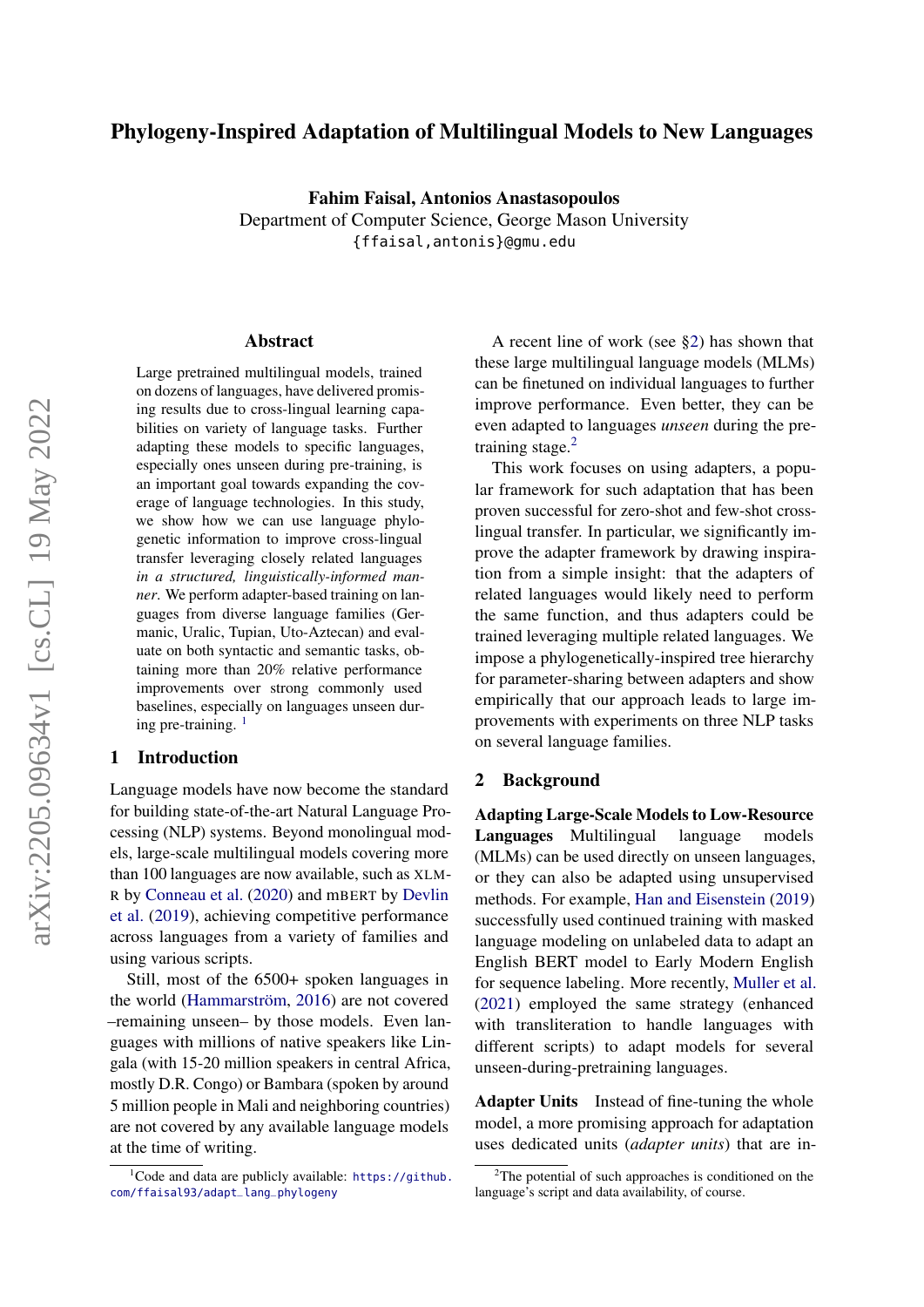<span id="page-1-0"></span>

Figure 1: Incorporating phylogeny into neural models with adapters: starting with an unadapted model (a), current practice uses language-specific adapters between layers (b). We instead impose a phylogeny-informed tree hierarchy over adapters as in (c).

jected between the layers of the pre-trained model (see example in Figure [1.](#page-1-0)b) and can be trained on a new language, domain, or task [\(Vilar,](#page-8-0) [2018;](#page-8-0) [Houlsby et al.,](#page-7-5) [2019;](#page-7-5) [Pfeiffer et al.,](#page-8-1) [2020a](#page-8-1)[,c\)](#page-8-2). There are two advantages in fine-tuning only these adapter components. Since they consist of only a small number of parameters, they can be adequately trained with a small number of training examples. In addition, as the pre-trained model remains invariant, they render *catastrophic forgetting* [\(French,](#page-7-6) [1999;](#page-7-6) [Kirkpatrick et al.,](#page-7-7) [2017\)](#page-7-7) a non-issue.

Nevertheless, the application of these adapters has so far followed a simple, straight-forward protocol: insert the adapters, and train them individually for a new task or language. In our work, we investigate how we can improve this process, by incorporating additional linguistic information. The core idea is to incorporate phylogenetic information in the adapters' organization.

## 3 Phylogeny-Inspired Adaptation

Motivation Intuitively, given the similarities between two related lects (e.g. Catalan and Asturian), one should exploit that relationship to inform the adapters of both languages.

Thankfully, prior linguistic studies provide exactly the information we need in the form of phylogeny trees. Relationships between languages are typically represented as tree or network diagrams. In the phylogenetic trees we will use, languages are grouped based on their similarities; an internal node may (but not necessarily) correspond to a hypothesized linguistic ancestor. While often a phylogenetic network is more appropriate than a tree (e.g. in cases of borrowing, or when two languages influence each other in a bidirectional manner), in this work we will focus on trees as a first step towards phylogeny-inspired adaptation.

Implementation In a standard setting of adapting a language model from a source language to another target language, the typical approach (*e.g.* [Pfeiffer et al.,](#page-8-2) [2020c\)](#page-8-2) is to have source and target specific language adapters, trained separately on unlabeled monolingual text with the masked language modeling (MLM) objective [\(Devlin et al.,](#page-7-1) [2019\)](#page-7-1). Then, one can train a task adapter on source language task data, stacking it on top of the source language adapter. At evaluation time, the source language adapter is replaced with the target language one.

As example, shown in Figure [1,](#page-1-0) consider three languages: Spanish, Catalan, and Asturian. To adapt a model for e.g. Named Entity Recognition (NER), the standard practice trains Spanish, Catalan, and Asturian language adapters separately: L:Spanish, L:Catalan, and L:Asturian. Using a language with labeled NER data (e.g. Spanish) then trains a task adapter T:Spanish using a stack of adapters [L:Spanish, T:Spanish]. At inference time we can then use a stack with the appropriate language adapter to perform the task in that language e.g., stack [L:Asturian, T:Spanish].

Our approach follows the same principles, but adapters for multiple languages/genera/families are organized in a hierarchy following phylogenetic information and trained jointly. To continue with our running example, consider that all three languages belong to the Romance language group of the Indo-European family. We hence train five language type adapters jointly: F:IndoEuro, G:Romance, L:Spanish, L:Catalan, and L:Asturian which are stacked following the hierarchy depicted in Figure [1\(](#page-1-0)c). So, examples from all IndoEuropean languages in our training mix are used to train the F:IndoEuro adapter, G:Romance is only trained on Romance languages data (if we have e.g. English or Danish in our mix, these data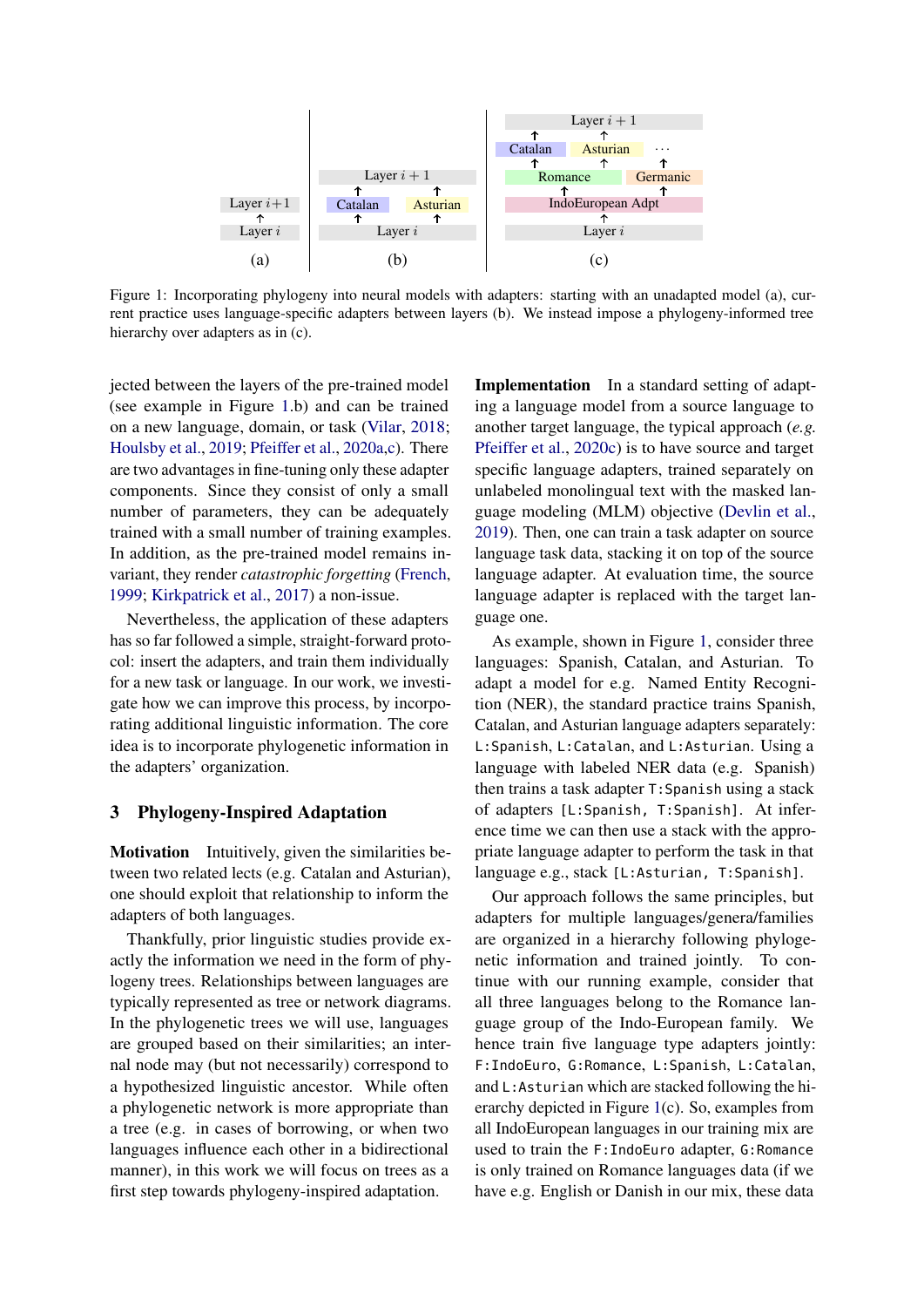<span id="page-2-1"></span>

| <b>Family</b>   | Genera                                               | <b>Tasks</b>        |
|-----------------|------------------------------------------------------|---------------------|
| Germanic        | East Germanic, West<br>Germanic                      | POS, DEP            |
| Uralic          | Finnic, Hungarian,<br>Permic, Mordvinic,<br>Sami     | POS, DEP            |
| Tupian          | Tupi-<br>Tupari,<br>Guarani, Munduruku               | NLI.<br>POS.<br>DEP |
| Uto-<br>Aztecan | Tepiman, Corachol,<br>Yaqui, Aztecan,<br>Tarahumaran | <b>NLI</b>          |

Table 1: Language families and genera we study.

are directed through a G:Germanic adapter), and we also have language-dedicated adapters. We ensure that each training batch includes data from a single language; so, for an Asturian batch we train the following stack of adapters: [F:IndoEuro, G:Romance, L:Asturian]. At inference time, we also add the task adapter, trained as before on a language with labeled data, on top of our languagehierarchy adapters.

### 4 Experimental Setup

Tasks We experiment on three NLP tasks:

- 1. Dependency Parsing (DEP),
- 2. POS tagging (POS), and
- 3. Natural Language Inference (NLI).

For (1) and (2), we evaluate on 31 languages from Universal Dependencies v2.9 [\(Zeman et al.,](#page-8-3) [2021\)](#page-8-3). For (3), we use 4 indigenous low-resource languages from AmericasNLI [\(Ebrahimi et al.,](#page-7-8) [2021\)](#page-7-8), an extension of XNLI [\(Conneau et al.,](#page-7-9) [2018\)](#page-7-9). The choice of tasks and datasets is to ensure broad language coverage and especially to ensure we can study language families with only partial representation in the MLM pre-training stage.

Language Families We study dependency parsing and POS-tagging on languages from the Ger-manic, Uralic and Tupian families.<sup>[3](#page-2-0)</sup> For NLI, we work with languages from Uto-aztecan and Tupian families. See Appendix Table [6](#page-10-0) for the complete list of languages we use to train family, group and language adapters.

Pretraining Corpora For language adapter training we collect corpora from a variety of sources. See Appendix [B](#page-10-0) for the complete list of our data sources. As we experiment with a large number of low-resource and endangered languages, the number of sentences per language ranges from 3000 sentences to 1 million (i.e. the high resource ones). Following previous work, we experiment with up-sampling for the low-resource languages in our mix, to reduce data sparsity and to ensure they are adequately modeled.

Adapter Training For jointly training phylogeny-inspired adapters, we select training data from the language families/group presented in Table [1.](#page-2-1) Irrespective of task and setting, we train standard adapter architectures [\(Üstün et al.,](#page-8-4) [2020\)](#page-8-4) leveraging the AdapterHub.ml [\(Pfeiffer](#page-8-5) [et al.,](#page-8-5) [2020b\)](#page-8-5) framework.

We train the task adapter by stacking it on top of the hierarchical language adapters. We follow the cross-lingual transfer setting of [Pfeiffer et al.](#page-8-2) [\(2020c\)](#page-8-2) where we select a high-resource language for task training: we use English for transfer for all families except Uralic, for which we switch to Estonian. In terms of base model choice, we use mBERT for DEP, POS and XLM-R for NLI.<sup>[4](#page-3-0)</sup> For dependency parsing we train using the objective of Glavaš and Vulić [\(2021\)](#page-7-10), which is a modified variant of the standard deep biaffine attention dependency parser [\(Dozat and Manning,](#page-7-11) [2017\)](#page-7-11). For all other tasks, we use simple classification heads as in previous literature.

Baselines and Model Variations We evaluate two common baselines for cross-lingual transfer:

- 1. [T]: Using only the task adapter trained on some high-resource language; and
- 2. [LT]: Using the stack of target language and task adapter.

We will denote our phylogeny inspired adapted models as [FGLT]: jointly trained [Family, Group, Target Language] stack and task adapter. We also perform analyses and ablations without some parts of the task: for instance, [FT] and [FGT] denote stacks using only family (and genus) and task adapters without language-specific ones.

<span id="page-2-0"></span><sup>&</sup>lt;sup>3</sup>To be accurate, the Germanic languages are a branch (genus) of the Indo-European family, not a distinct language family themselves.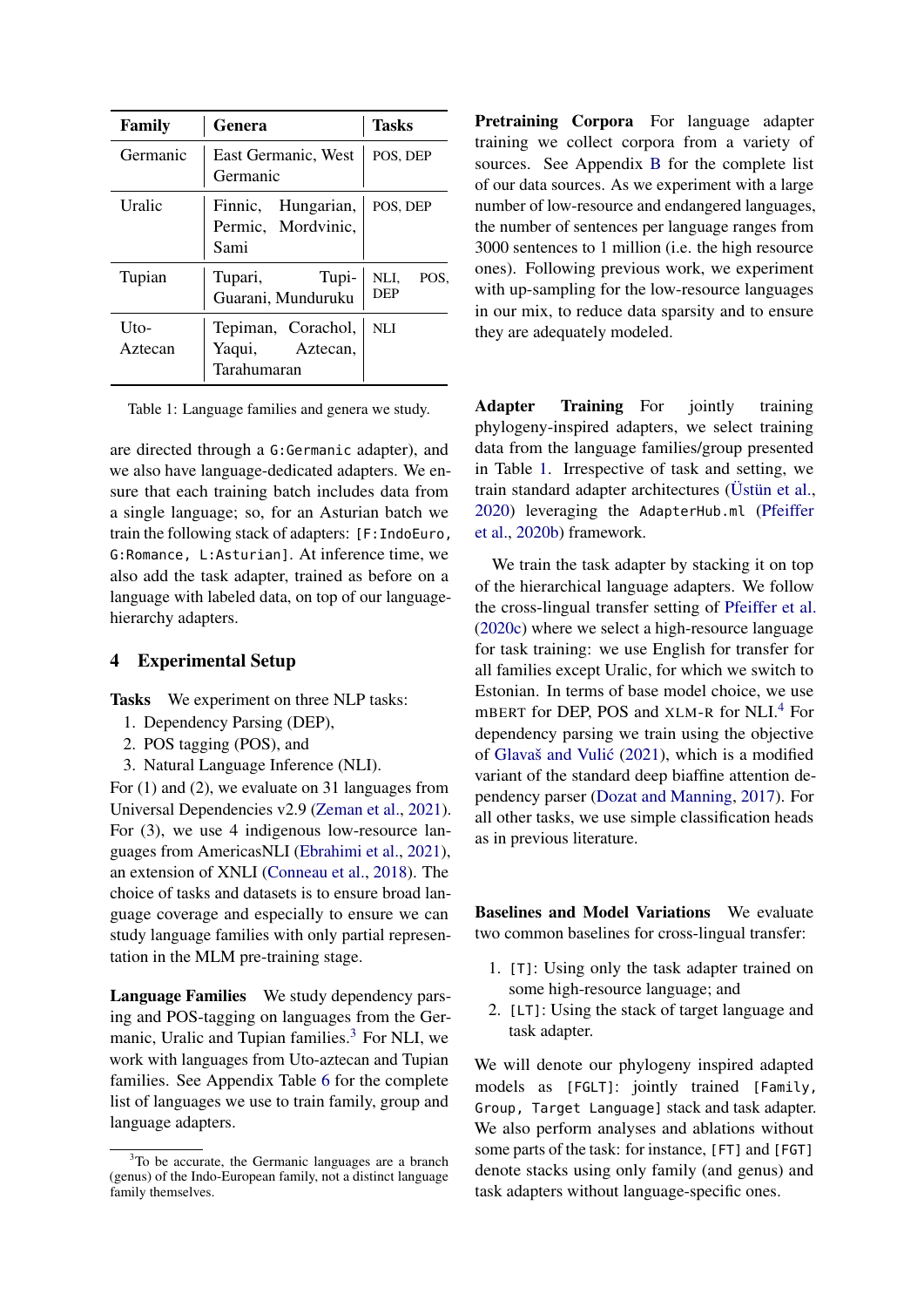<span id="page-3-2"></span>

Figure 2: Visualizing three different task results across languages (marker size relative to MLM training data size). In most cases, and especially in languages unseen during pre-training, our hierarchical phylogeny-inspired adapters outperform the baselines.

<span id="page-3-1"></span>

| Task (metric):                                       |                          | <b>Dep-Parsing (UAS)</b> |        |          | POS-Tagging (F1-score)   |        | NLI (Acc.)         |       |  |
|------------------------------------------------------|--------------------------|--------------------------|--------|----------|--------------------------|--------|--------------------|-------|--|
| Language-Family                                      | Germanic                 | Uralic                   | Tupian | Germanic | Uralic                   | Tupian | Uto-Aztecan Tupian |       |  |
| Language-Count<br>(Unseen, Total)                    | (3,12)                   | (8,11)                   | (8,8)  | (3,12)   | (8,11)                   | (8,8)  | (3,3)              | (1,1) |  |
| <b>Baselines</b>                                     |                          |                          |        |          |                          |        |                    |       |  |
| $BASE-LM+ [T] (en)$                                  |                          | 52.5(70.6)36.9(48.3)     | 24.1   |          | 51.1 (77.3) 41.9 (52.5)  | 9.9    | 39.6               | 45.3  |  |
| $BASE-LM+ [LT]$ (en)                                 | $50.8(69.2)$ 41.1 (51.4) |                          | 19.0   |          | 57.9 (79.6) 47.5 (56.7)  | 13.2   | 41.3               | 44.4  |  |
| <b>Phylogenically inspired</b>                       |                          |                          |        |          |                          |        |                    |       |  |
| BASE-LM+ [FGLT] (en) $\vert$ 60.1 (72.3) 50.5 (58.3) |                          |                          | 23.8   |          | $73.3(83.7)$ 54.7 (62.2) | 12.6   | 41.8               | 46.3  |  |

Table 2: Average results per language family across different tasks. We report averages both for languages unseen during pretraining, and for all languages in the mix (the latter in parentheses). Base language model (BASE-LM) is mBERT for Dep-Parsing, POS-Tagging and XLM-R for NLI.

### 5 Results

General Observations We present our experimental results covering all three tasks in Table [2,](#page-3-1) showing average performance for the baselines and our proposed method. We further split the results for languages seen and not seen by mBERT during pretraining. Compared to the [T] and [LT] baselines, we observe substantial performance improvements in 10 out of 12 task-family specific settings using [FGLT]. A visualization of all three task results with a breakdown per language is also available in Figure [2.](#page-3-2)

Looking at Figure [2,](#page-3-2) it is quite apparent how phylogeny inspired adaptation uplifts the performance of low-resource languages, especially the

<span id="page-3-0"></span><sup>&</sup>lt;sup>4</sup>Results with both models for all tasks are available in Appendix: [C.](#page-9-0)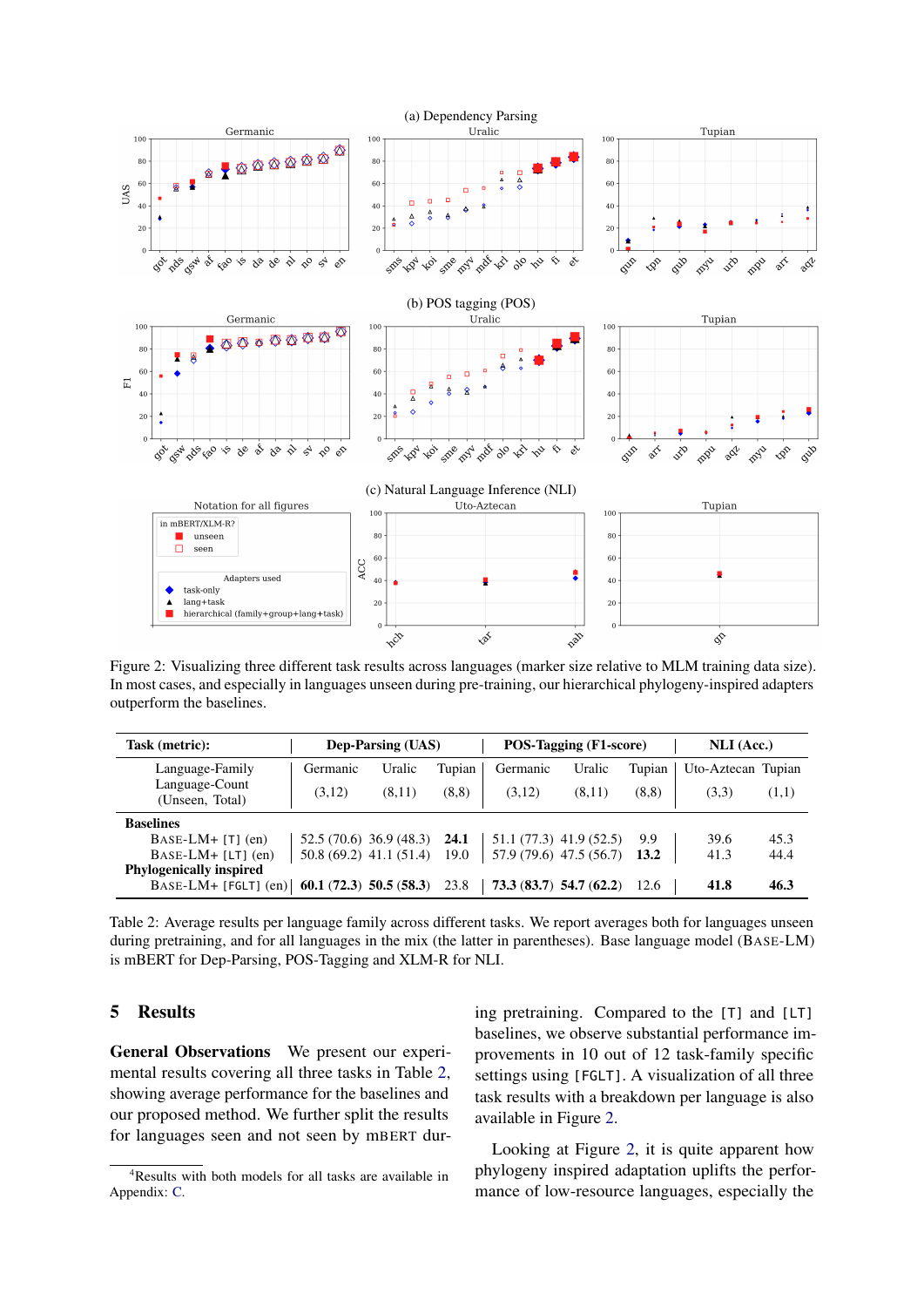ones unseen during pretraining. For example, we evaluate dependency parsing on 3 such Germanic languages (Faroese, Gothic and Swiss German). All 3 languages benefit from the proposed adaptation approach with maximum 16.46% improvement over the best performing baseline for Gothic (see Table [7\)](#page-11-0).

This positive drift of performance becomes more obvious for Uralic languages. Here, 8 out of 11 languages are extremely low-resource ones and unseen during pretraining. We obtain improvements over baseline in 7 out of these 8. We further observe similar trends in POS-Tagging for both Germanic and Uralic languages irrespective of the choice of base language model (see Appendix Tables [7,](#page-11-0) [8,](#page-12-0) [9,](#page-13-0) and [10\)](#page-14-0).

The other language families we focus on are Tupian, Uto-Aztecan, comprised of indigenous and very low-resource languages [\(Ebrahimi et al.,](#page-7-8) [2021\)](#page-7-8). In case of Tupian languages on DEP-Parsing and POS-Tagging, we observe model adaptation does not result in improvement over baselines on mBERT. However, when we use XLM-R with model adaptation, average performance improves all around for these two tasks. In addition, for NLI, which is a task requiring higher semantic capabilities, we conduct experiments on four languages from Uto-Aztecan and Tupian families. As before, the combination of XLM-R with phylogenetic adaptation outperforms all other settings.

Among the baselines, the task-adapter-only baseline [T] performs better in Germanic and Tupian DEP-Parsing compared to the [LT] baseline. This points out the known problems with negative interference [\(Wang et al.,](#page-8-6) [2019,](#page-8-6) [2020,](#page-8-7) *inter alia*). On the contrary, token classification tasks like POS-Tagging gets significant benefits from using the [LT] baseline. Compared to these, [FGLT] leads to consistent performance improvements. Even though our method does not uplift the result for Tupian DEP-Parsing and POS-Tagging, it is worth noting that it does not hurt either, unlike e.g. [T] which hurts in DEP-Parsing (-0.3 points compared to -5.1 points). Last, outperforming the average baseline of four indigenous American languages [\(Ebrahimi et al.,](#page-7-8) [2021\)](#page-7-8), points out the effective adaptation capabilities of phylogeny-based adaptation. See Appendix [C](#page-9-0) for detailed language specific results.

True Zero-Shot Adaptation For a large number of extremely low-resource languages not seen dur-

<span id="page-4-0"></span>

|                  | Uralic (language adpater: et)                    |                           |                   |                         |                         |       |
|------------------|--------------------------------------------------|---------------------------|-------------------|-------------------------|-------------------------|-------|
|                  | Model Training                                   | $\rm sms$                 | mdf               | krl                     |                         | avg   |
| <b>Baselines</b> |                                                  |                           |                   |                         |                         |       |
|                  | $MBERT+ [T] (et)$                                | $\vert$ 23.37 40.89 55.53 |                   |                         |                         | 39.93 |
|                  | MBERT+ [LT] (et)                                 | 23.82 41.08 53.68         |                   |                         |                         | 39.53 |
|                  | <b>Phylogenically inspired</b>                   |                           |                   |                         |                         |       |
|                  | MBERT+ [FGLT] (et)   23.74 42.01 53.98           |                           |                   |                         |                         | 39.91 |
| <b>Ablations</b> |                                                  |                           |                   |                         |                         |       |
|                  | $MBERT+ [FT] (et)$                               |                           | 25.81 39.37 57.18 |                         |                         | 40.78 |
|                  | $MBERT + [FGT] (et)$                             |                           | 24.48 41.35 58.99 |                         |                         | 41.60 |
|                  | Tupian (language adpater: gub)                   |                           |                   |                         |                         |       |
|                  | Model Training                                   |                           | aqz mpu           | tpn                     | urb                     | avg   |
| <b>Baselines</b> |                                                  |                           |                   |                         |                         |       |
|                  | $MBERT+$ [T] $(en)$                              | 27.50 23.97 22.37 24.59   |                   |                         |                         | 24.61 |
|                  | $MBERT + [LT]$ (en)                              | 22.50 17.81 9.21 25.41    |                   |                         |                         | 18.73 |
|                  | <b>Phylogenically inspired</b>                   |                           |                   |                         |                         |       |
|                  | MBERT+ [FGLT] (en) 27.50 19.86 31.58 26.78 26.43 |                           |                   |                         |                         |       |
| <b>Ablations</b> |                                                  |                           |                   |                         |                         |       |
|                  | $MBERT+ [FT] (en)$                               |                           |                   |                         | 21.25 17.81 14.47 17.76 | 17.82 |
|                  | $MBERT+ [FGT] (en)$                              |                           |                   | 22.50 17.12 19.74 22.13 |                         | 20.37 |

Table 3: Dependency parsing with extremely lowresource languages in the absence of language specific adapters (true zero-resource scenario).

ing the pre-training of current language models, there may be no easily obtainable textual data to even perform MLM training to train a languagespecific adapter. We explore such a scenario and investigate whether the language-family adaptors can be used instead of language-specific ones.

We simulate this scenario in two settings. First for 3 Uralic languages: Skolt Sami (sms), Moksha (mdf) and Karelian (krl). We discard their data from the training set and train other adapters jointly as before. During evaluation, we just use a high-resource language adapter (L:Estonian) instead of the missing language adapters. In addition, we explore this scenario in 4 Tupian languages: Akuntsu (aqz), Makuráp (mpu), Tupinambá (tpn) and Kaapor (urb) where we actually do not have any available training data (except (urb). So we replace the language adapter with a higher-resource one (L:Guajajára).

Results are presented in Table [3.](#page-4-0) Looking at the rows with phylogenically inspired adaptation [FGLT], we see 1.82% improvement on average for Tupian languages over the best performing baseline ([T]). Except Makuráp (mpu), all other 3 Tupian languages benefit from using our family adapters. Perhaps the most important result is the one on Tupinambá (tpn) which gets drastically impacted when using only baseline language adapter [LT](-13.16% from [T]) but performs much better with  $[FGLT]$ (+9.21% over [T]).

For Uralic languages, even our model ablations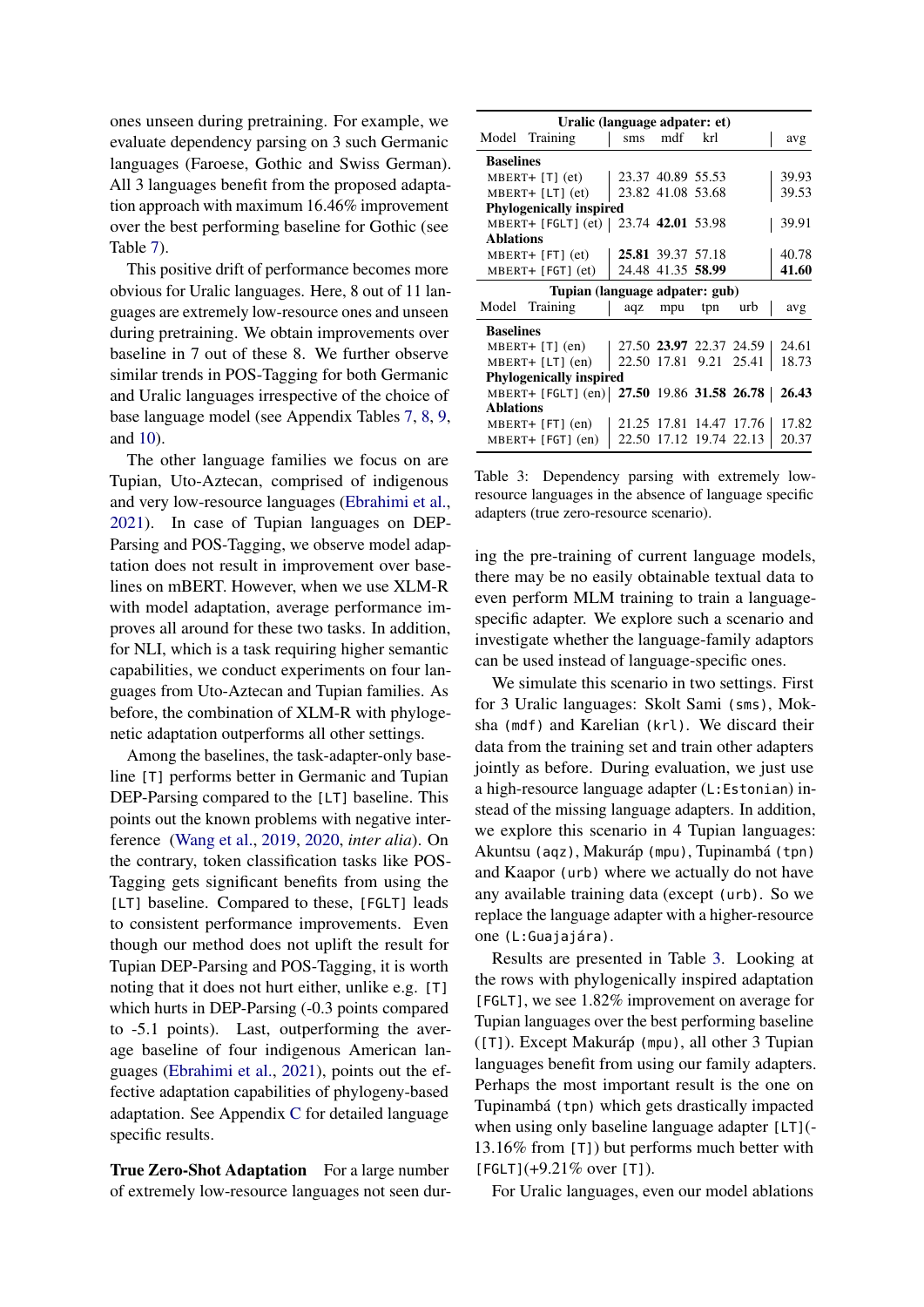<span id="page-5-1"></span>

|                             |    | Uralic (DEP-Parsing)                                                      |    |     |     |                     |     |     |                                                                 |       |
|-----------------------------|----|---------------------------------------------------------------------------|----|-----|-----|---------------------|-----|-----|-----------------------------------------------------------------|-------|
|                             |    | <b>MBERT-SEEN</b>                                                         |    |     |     | <b>MBERT-UNSEEN</b> |     |     |                                                                 |       |
| Model Training              | et | fi                                                                        | hu | koi | krl | kpy mdf myy         | olo | sme | sms                                                             | avg   |
|                             |    | <b>Adapter Parameter count: constrained (885312)</b>                      |    |     |     |                     |     |     |                                                                 |       |
| MBERT+ [LT] $ect$   84.05   |    | 79.08                                                                     |    |     |     |                     |     |     | 73.00   32.30 26.85 53.52 37.52 35.08 54.30 26.23 25.89         | 47.98 |
| MBERT+ [FGLT] $ect$ ] 83.23 |    | 78.48                                                                     |    |     |     |                     |     |     | 72.63   37.43 32.21 64.06 44.12 39.79 64.78 30.75 24.26         | 51.98 |
|                             |    | Adapter Parameter count: Upscaled $(2655936 \text{ or}, 3 \times 885312)$ |    |     |     |                     |     |     |                                                                 |       |
| MBERT+ [FGLT] $ect$ ] 84.20 |    | 79.59                                                                     |    |     |     |                     |     |     | 73.10   38.14 35.55 65.77 44.52 42.77 67.94 31.62 22.78   53.27 |       |

Table 4: Effect of parameter reduction in dependency parsing (Metric: UAS) on Uralic languages.

(shown in Table [3\)](#page-4-0) perform better than the baselines: these are [FT] and [FGT] where we get rid of the language adapter part and just draw inference from family and genre adapters. Specifically, [FGT] shows consistent improvement for all 3 Uralic languages, even though the model never observed the target language texts during neither base model pretraining nor adapter training.

### 6 Further Discussion

We perform additional ablation studies where we show that our proposed approach provides sustainable performance in constrained settings with reduced parameter counts. In addition, we explore data up-sampling for low-resource languages in language families with large data imbalances across the language members. This simple approach points towards the further improvement scope with limited data availability. Detailed analysis of both these experiments are presented below.

Parameter Reduction Stacking multiple adapters instead of a single language adapter comes with extra parameter  $cost<sup>5</sup>$  $cost<sup>5</sup>$  $cost<sup>5</sup>$  To assess whether we can integrate phylogenetic information while keeping the adapter parameter counts limited, we perform parameter reduction using a constant factor. For example, consider a single language adapter [L] which has down/upword projections with L:Proj×Layer parameters leading to a parameter count of  $2\times48\times768$ . Instead we can use a dimension reduced by a factor of 3 and add two extra adapters ([FGL]) without increasing the parameter count 2×(F:Proj+G:Proj+L:Proj)×FGL:Output; to be accurate:  $2 \times 16 + 16 + 16 \times 768$ . Contrast these with our solution without this constant factor parameter reduction, which will add  $2\times(48+48+48)\times768$ parameters to be learned.

The results, tested on Uralic languages for the dependency parsing task, are reported in Table [4.](#page-5-1) Importantly, we observe consistent performance improvement in [FGLT] over baseline [LT] irrespective of the parameter count. Among these two selections, the [FGLT] one with constrained parameter count (885312) comes with a 1.29% performance trade off which still outperforms the baseline by 4 points on average. Further looking into each individual language result, we find an interesting trend in Skolt Sami (sme). This is the only language where performance drops in constrained [FGLT] compared to the baseline which then drops further when we move to the upscaled [FGLT]. Likewise, we observe performance improvement in any language using sustained model elevates further in upscaled model. We will study this phenomenon and try to find an explanation in future work.

Effect of upsampling For most of the Uralic, Germanic and all of the Tupian and Uto-Aztecan low-resource languages, we had very little amount of training data available. As a result, this limited data availability creates within-family data imbalance, especially for Germanic and Uralic languages. To address this issue, we perform a simple data upsampling on all low resource languages from these two families. Here, the upsampling factor is inversely proportional to the per-language token count. A language with very low word count is sampled in large numbers compared to the ones with higher word count.

We use the upsampled dataset for all the dependency parsing and POS tagging experiments we perform on these two language families (Table [2,](#page-3-1) [7,](#page-11-0) [8,](#page-12-0) [9,](#page-13-0) [10\)](#page-14-0). The positive upsampling effect is obvious when we compare the dependency parsing results on Uralic upsampled dataset with the one with original datasize in Table [5.](#page-6-0) Note that we do not upsample the 3 high resource ones: Estonian (et), Finnish (fi), and Hungarian (hu) and experiment on the other languages, where we can make a

<span id="page-5-0"></span> $5$ We note, though, that this additional cost is still a very small fraction of the overall model's parameter count.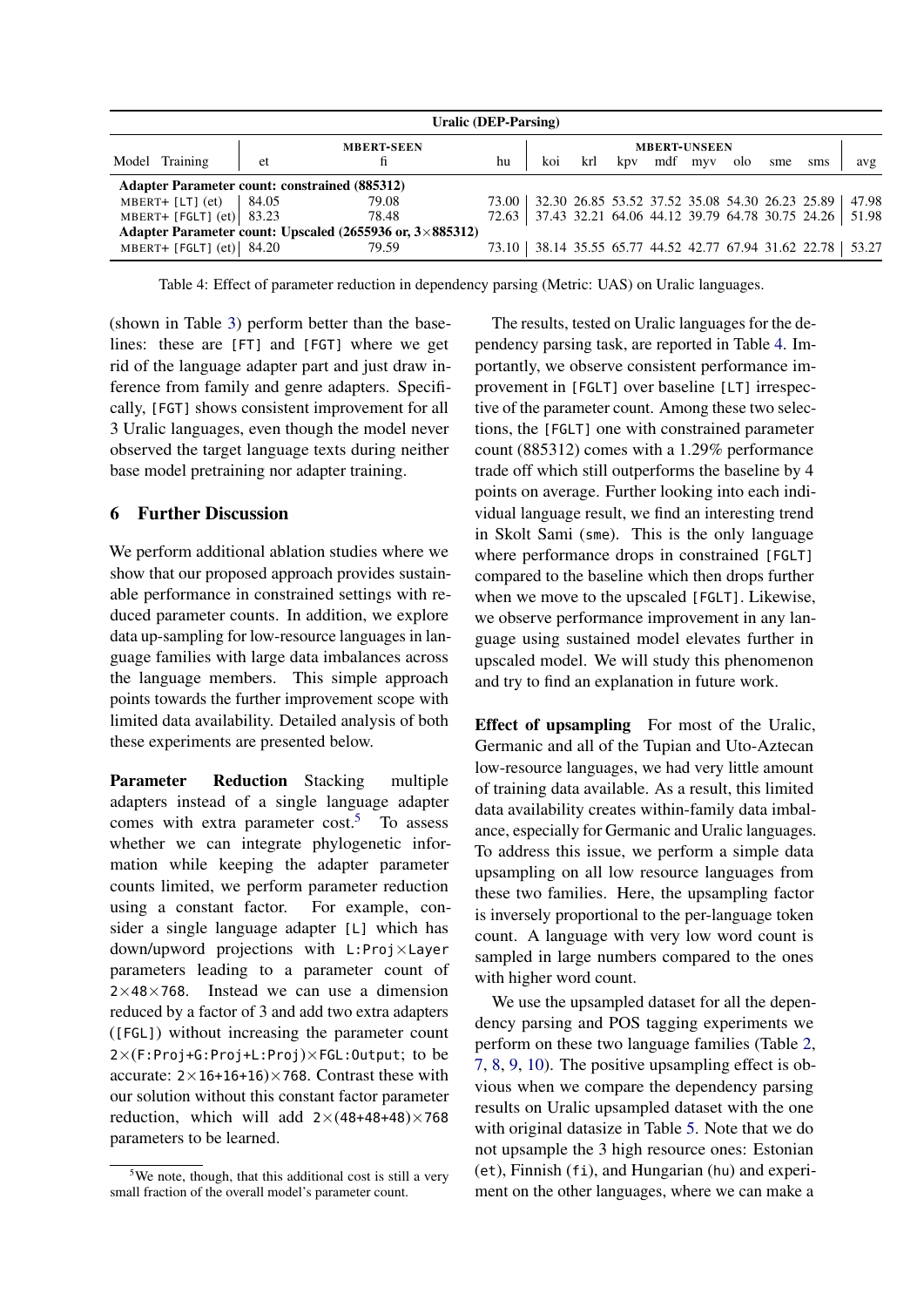<span id="page-6-0"></span>

|                   | Model Training                                                                                                          |                                       |  |  |  |  | sme koi fi* myv olo mdf hu* sms kpv et* krl | avg |
|-------------------|-------------------------------------------------------------------------------------------------------------------------|---------------------------------------|--|--|--|--|---------------------------------------------|-----|
|                   | <b>Original datasize:</b><br>MBERT+ [FGLT] (et) 31.62 38.14 79.59 42.77 67.94 44.52 73.10 22.78 35.55 84.20 65.77 53.27 | 10k 10k 1M 29k 19k 5k 1M 3k 13k 1M 5k |  |  |  |  |                                             |     |
| <b>Upsampled:</b> | MBERT+ [FGLT] (et)   45.16 44.10 79.45 53.77 69.62 55.88 73.73 23.00 42.40 84.10 69.65   58.26                          |                                       |  |  |  |  | 100k 60k 1M 87k 116k 28k 1M 29k 40k 1M 36k  |     |

Table 5: Dependency parsing result (UAS) upsampling datasize (\* columns are the high-resourced ones and not up-sampled, the presented datasize is approximate sentence count per language)

number of interesting observations.

First, though the original sentence count is same (10k) for North Sami (sme) and Komi Permyak (koi) the upsampled size is different for these two languages: 100k and 60k respectively. The reason behind this difference is, we perform wordcount based upsampling and the average sentence length turns out to be less for koi thus assigned with a low sampling factor. Hence, the one with higher upsampled sentence count (sme) results in large performance improvement of 13.54 points, while it was the one with second lowest score in the non-upsampled setting. Secondly, we observe performance improvements for all low-resource languages. It would be interesting to explore the resource dependent performance variation that could be attributed to data sampling choices. For now, we keep this open for future studies.

On the other hand, we canot clearly claim that extremely low-resource languages always benefit from upsampling. For example, Skolt Sami (sms) is the one with lowest data availability (3k) and lowest original score (22.78). Upsampling more than 9x times results in only 0.22% improvement. We suspect that data quality might play an important role here, considering that we had to scrape the few data available online for sms [\(wan\)](#page-6-1), whereas the corpus we use for sme was collected by [Goldhahn](#page-7-12) [et al.](#page-7-12) [\(2012\)](#page-7-12) following standard approaches and with NLP applications in mind.

### 7 Conclusion

In this work, we present an adapter-based approach to leverage language phylogenetic information for better cross-lingual adaptation. Our experiments on a diverse set of tasks and languages show significant performance improvements over commonlyused strong baselines. Even better, we show that under the exact same adapter parameter count settings, using smaller adapters but forcing adapter sharing between genetically related languages improves performance on true zero-resource scenarios. These improvements are particularly stark for languages unseen in the pre-training stage of large multilingual language models, providing a direct path towards better adaptation and language coverage for language technologies.

While we already incorporated task evaluation on a diverse set of language families ranging from extremely low resourced Uralic ones to indigenous AmericasNLI [\(Ebrahimi et al.,](#page-7-8) [2021\)](#page-7-8) languages, we want to further extend the typological diversity of languages we use. At the same time, we would like to democratize the full force of language genetical properties in steps beyond just finetuning thus making the resource scarce languages more accessible.

### Acknowledgements

This work is generously supported by NSF Award IIS-2125466 and by a Google Award for Inclusion Research.

#### References

<span id="page-6-5"></span>[Bible in finno-ugric languages.](http://finugorbib.com/download/DL_viena.html) Online resource.

<span id="page-6-2"></span>[Gothic bible.](http://www.wulfila.be/gothic/browse/) Online resource.

<span id="page-6-3"></span>[Language page of scripture earth.](https://scriptureearth.org/00i-Scripture_Index.php) Online resource.

<span id="page-6-7"></span>[Public domain komi-zyrian data.](https://github.com/langdoc/kpv-lit) Online resource.

<span id="page-6-1"></span>[Wanca website.](http://suki.ling.helsinki.fi/wanca/languages/18) Online resource.

- <span id="page-6-6"></span>Tatyana Boyko, Nina Zaitseva, Natalia Andrew Krizhanovsky, Irina Novak, Nataliya Pellinen, and Aleksandra Rodionova. 2022. [The open corpus of the veps and](https://doi.org/10.18502/kss.v7i3.10419) [karelian languages: Overview and applications.](https://doi.org/10.18502/kss.v7i3.10419) *KnE Social Sciences*, 7(3):29–40.
- <span id="page-6-8"></span>William Bright and David Brambila. 1976. Diccionario raramuri-castellano (tarahumar). 57:975.
- <span id="page-6-4"></span>Luis Chiruzzo, Pedro Amarilla, Adolfo Ríos, and Gustavo Giménez Lugo. 2020. [Development of a](https://aclanthology.org/2020.lrec-1.320) [Guarani - Spanish parallel corpus.](https://aclanthology.org/2020.lrec-1.320) In *Proceedings of the 12th Language Resources and Evaluation Conference*, pages 2629–2633, Marseille, France. European Language Resources Association.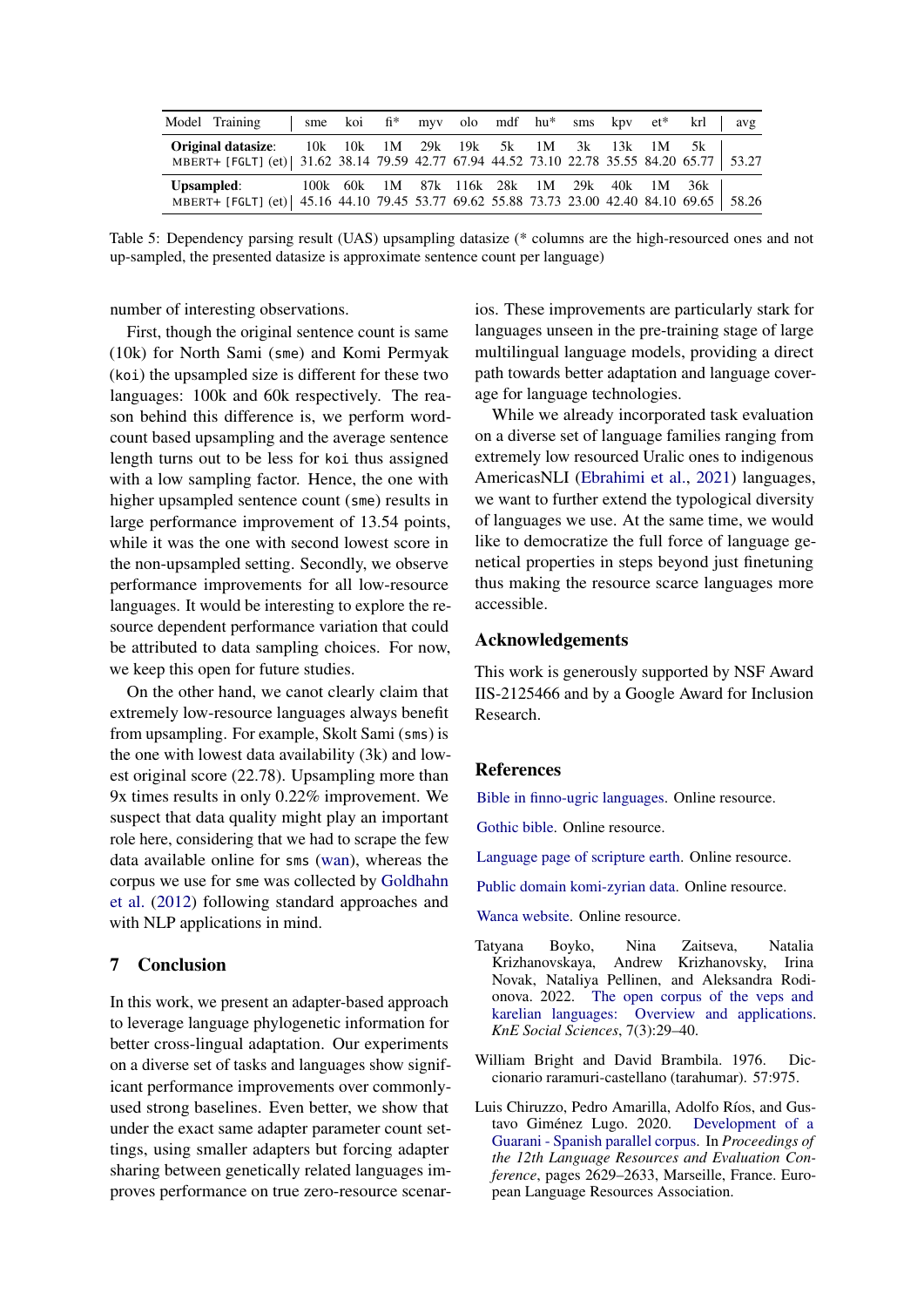- <span id="page-7-0"></span>Alexis Conneau, Kartikay Khandelwal, Naman Goyal, Vishrav Chaudhary, Guillaume Wenzek, Francisco Guzmán, Edouard Grave, Myle Ott, Luke Zettlemoyer, and Veselin Stoyanov. 2020. [Unsupervised](https://www.aclweb.org/anthology/2020.acl-main.747) [cross-lingual representation learning at scale.](https://www.aclweb.org/anthology/2020.acl-main.747) In *Proceedings of the 58th Annual Meeting of the Association for Computational Linguistics*, pages 8440– 8451, Online. Association for Computational Linguistics.
- <span id="page-7-9"></span>Alexis Conneau, Ruty Rinott, Guillaume Lample, Adina Williams, Samuel Bowman, Holger Schwenk, and Veselin Stoyanov. 2018. [XNLI: Evaluating](https://doi.org/10.18653/v1/D18-1269) [cross-lingual sentence representations.](https://doi.org/10.18653/v1/D18-1269) In *Proceedings of the 2018 Conference on Empirical Methods in Natural Language Processing*, pages 2475–2485, Brussels, Belgium. Association for Computational Linguistics.
- <span id="page-7-1"></span>Jacob Devlin, Ming-Wei Chang, Kenton Lee, and Kristina Toutanova. 2019. [BERT: Pre-training of](https://doi.org/10.18653/v1/N19-1423) [deep bidirectional transformers for language under](https://doi.org/10.18653/v1/N19-1423)[standing.](https://doi.org/10.18653/v1/N19-1423) In *Proceedings of the 2019 Conference of the North American Chapter of the Association for Computational Linguistics: Human Language Technologies, Volume 1 (Long and Short Papers)*, pages 4171–4186, Minneapolis, Minnesota. Association for Computational Linguistics.
- <span id="page-7-11"></span>Timothy Dozat and Christopher D. Manning. 2017. [Deep biaffine attention for neural dependency pars](https://openreview.net/forum?id=Hk95PK9le)[ing.](https://openreview.net/forum?id=Hk95PK9le) In *5th International Conference on Learning Representations, ICLR 2017, Toulon, France, April 24-26, 2017, Conference Track Proceedings*. Open-Review.net.
- <span id="page-7-8"></span>Abteen Ebrahimi, Manuel Mager, Arturo Oncevay, Vishrav Chaudhary, Luis Chiruzzo, Angela Fan, John Ortega, Ricardo Ramos, Annette Rios, Ivan Vladimir, Gustavo A. Giménez-Lugo, Elisabeth Mager, Graham Neubig, Alexis Palmer, Rolando A. Coto Solano, Ngoc Thang Vu, and Katharina Kann. 2021. [Americasnli: Evaluating zero-shot nat](http://arxiv.org/abs/2104.08726)[ural language understanding of pretrained multilin](http://arxiv.org/abs/2104.08726)[gual models in truly low-resource languages.](http://arxiv.org/abs/2104.08726) *CoRR*, abs/2104.08726.
- <span id="page-7-6"></span>Robert M. French. 1999. Catastrophic forgetting in connectionist networks. *Trends in Cognitive Sciences*, 3(4):128–135.
- <span id="page-7-13"></span>Yoshinari Fujinuma, Jordan Boyd-Graber, and Katharina Kann. 2022. [Match the script, adapt if multilin](https://doi.org/10.48550/ARXIV.2203.10753)[gual: Analyzing the effect of multilingual pretrain](https://doi.org/10.48550/ARXIV.2203.10753)[ing on cross-lingual transferability.](https://doi.org/10.48550/ARXIV.2203.10753)
- <span id="page-7-10"></span>Goran Glavaš and Ivan Vulić. 2021. [Is supervised syn](https://doi.org/10.18653/v1/2021.eacl-main.270)[tactic parsing beneficial for language understanding](https://doi.org/10.18653/v1/2021.eacl-main.270) [tasks? an empirical investigation.](https://doi.org/10.18653/v1/2021.eacl-main.270) In *Proceedings of the 16th Conference of the European Chapter of the Association for Computational Linguistics: Main Volume*, pages 3090–3104, Online. Association for Computational Linguistics.
- <span id="page-7-12"></span>Dirk Goldhahn, Thomas Eckart, and Uwe Quasthoff. 2012. [Building large monolingual dictionaries at](http://www.lrec-conf.org/proceedings/lrec2012/pdf/327_Paper.pdf)

[the Leipzig corpora collection: From 100 to 200 lan](http://www.lrec-conf.org/proceedings/lrec2012/pdf/327_Paper.pdf)[guages.](http://www.lrec-conf.org/proceedings/lrec2012/pdf/327_Paper.pdf) In *Proceedings of the Eighth International Conference on Language Resources and Evaluation (LREC'12)*, pages 759–765, Istanbul, Turkey. European Language Resources Association (ELRA).

- <span id="page-7-16"></span>Ximena Gutierrez-Vasques, Gerardo Sierra, and Isaac Hernandez Pompa. 2016. [Axolotl: a web](https://aclanthology.org/L16-1666) [accessible parallel corpus for Spanish-Nahuatl.](https://aclanthology.org/L16-1666) In *Proceedings of the Tenth International Conference on Language Resources and Evaluation (LREC'16)*, pages 4210–4214, Portorož, Slovenia. European Language Resources Association (ELRA).
- <span id="page-7-2"></span>Harald Hammarström. 2016. Linguistic diversity and language evolution. *Journal of Language Evolution*,  $1(1):19-29.$
- <span id="page-7-3"></span>Xiaochuang Han and Jacob Eisenstein. 2019. [Unsu](https://doi.org/10.18653/v1/D19-1433)[pervised domain adaptation of contextualized em](https://doi.org/10.18653/v1/D19-1433)[beddings for sequence labeling.](https://doi.org/10.18653/v1/D19-1433) In *Proceedings of the 2019 Conference on Empirical Methods in Natural Language Processing and the 9th International Joint Conference on Natural Language Processing (EMNLP-IJCNLP)*, pages 4238–4248, Hong Kong, China. Association for Computational Linguistics.
- <span id="page-7-5"></span>Neil Houlsby, Andrei Giurgiu, Stanislaw Jastrzebski, Bruna Morrone, Quentin De Laroussilhe, Andrea Gesmundo, Mona Attariyan, and Sylvain Gelly. 2019. Parameter-efficient transfer learning for NLP. arXiv:1902.00751.
- <span id="page-7-7"></span>James Kirkpatrick, Razvan Pascanu, Neil Rabinowitz, Joel Veness, Guillaume Desjardins, Andrei A. Rusu, Kieran Milan, John Quan, Tiago Ramalho, Agnieszka Grabska-Barwinska, Demis Hassabis, Claudia Clopath, Dharshan Kumaran, and Raia Hadsell. 2017. [Overcoming catastrophic forgetting in neural](https://doi.org/10.1073/pnas.1611835114) [networks.](https://doi.org/10.1073/pnas.1611835114) *Proceedings of the National Academy of Sciences*, 114(13):3521–3526.
- <span id="page-7-17"></span>Manuel Mager, Dionico Gonzalez, and Ivan Meza. 2017. [Probabilistic finite-state morphological seg](https://doi.org/10.13140/RG.2.2.29286.11845)[menter for wixarika \(huichol\).](https://doi.org/10.13140/RG.2.2.29286.11845)
- <span id="page-7-14"></span>Nafise Sadat Moosavi, Quentin Delfosse, Kristian Kersting, and Iryna Gurevych. 2022. [Adaptable](https://doi.org/10.48550/ARXIV.2205.01549) [adapters.](https://doi.org/10.48550/ARXIV.2205.01549) arXiv:2205.01549.
- <span id="page-7-4"></span>Benjamin Muller, Antonios Anastasopoulos, Benoît Sagot, and Djamé Seddah. 2021. [When being un](https://doi.org/10.18653/v1/2021.naacl-main.38)[seen from mBERT is just the beginning: Handling](https://doi.org/10.18653/v1/2021.naacl-main.38) [new languages with multilingual language models.](https://doi.org/10.18653/v1/2021.naacl-main.38) In *Proceedings of the 2021 Conference of the North American Chapter of the Association for Computational Linguistics: Human Language Technologies*, pages 448–462, Online. Association for Computational Linguistics.
- <span id="page-7-15"></span>Pedro Javier Ortiz Suárez, Benoît Sagot, and Laurent Romary. 2019. [Asynchronous pipelines for pro](https://doi.org/10.14618/ids-pub-9021)[cessing huge corpora on medium to low resource](https://doi.org/10.14618/ids-pub-9021) [infrastructures.](https://doi.org/10.14618/ids-pub-9021) Proceedings of the Workshop on Challenges in the Management of Large Corpora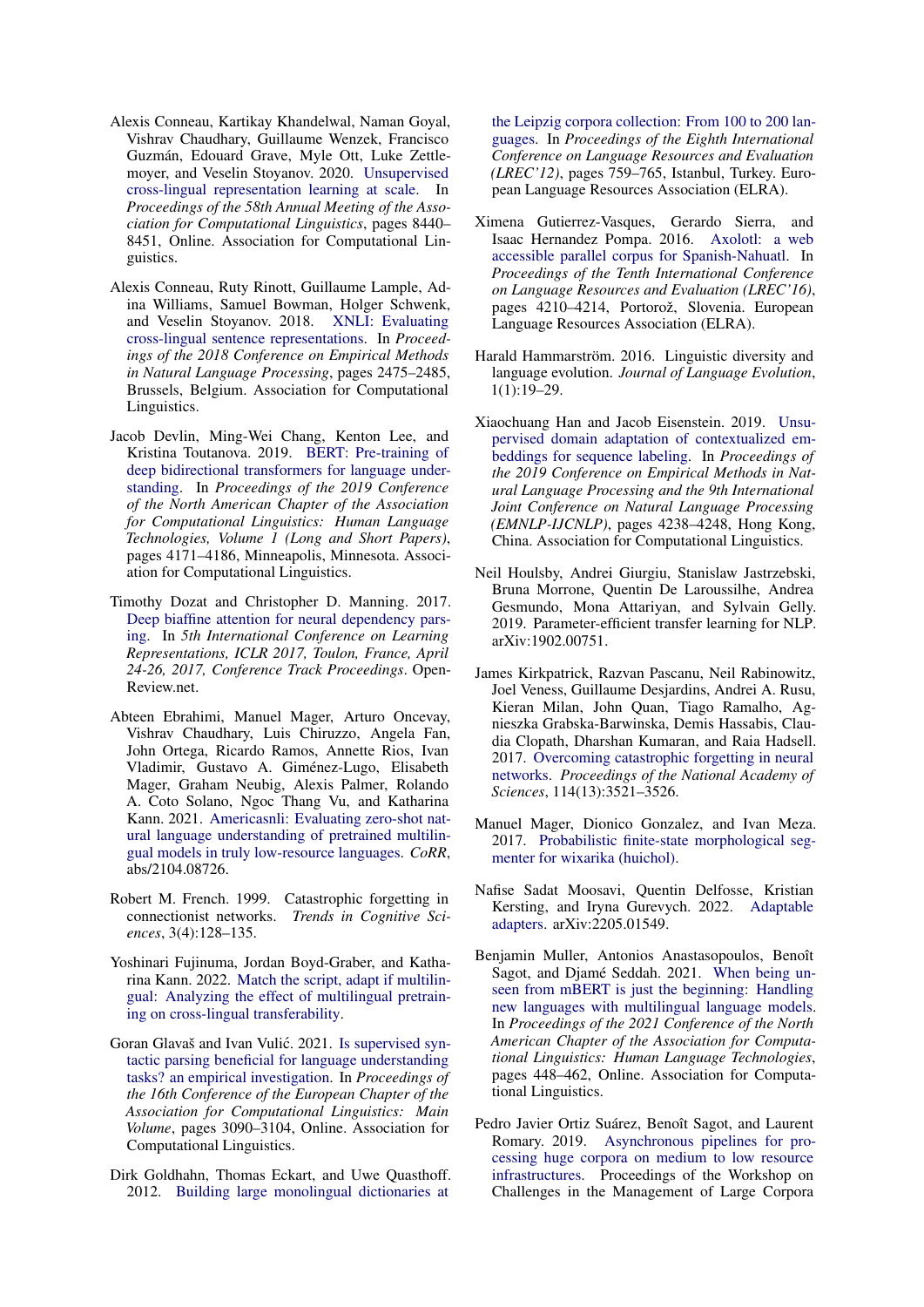(CMLC-7) 2019. Cardiff, 22nd July 2019, pages 9 – 16, Mannheim. Leibniz-Institut für Deutsche Sprache.

- <span id="page-8-9"></span>Jonas Pfeiffer, Naman Goyal, Xi Victoria Lin, Xian Li, James Cross, Sebastian Riedel, and Mikel Artetxe. 2022. Lifting the curse of multilinguality by pretraining modular transformers. arXiv:2205.06266.
- <span id="page-8-1"></span>Jonas Pfeiffer, Andreas Rücklé, Clifton Poth, Aishwarya Kamath, Ivan Vulic, Sebastian Ruder, ´ Kyunghyun Cho, and Iryna Gurevych. 2020a. [AdapterHub: A framework for adapting transform](https://doi.org/10.18653/v1/2020.emnlp-demos.7)[ers.](https://doi.org/10.18653/v1/2020.emnlp-demos.7) In *Proceedings of the 2020 Conference on Empirical Methods in Natural Language Processing: System Demonstrations*, pages 46–54, Online. Association for Computational Linguistics.
- <span id="page-8-5"></span>Jonas Pfeiffer, Andreas Rücklé, Clifton Poth, Aishwarya Kamath, Ivan Vulic, Sebastian Ruder, ´ Kyunghyun Cho, and Iryna Gurevych. 2020b. Adapterhub: A framework for adapting transformers. In *Proceedings of the 2020 Conference on Empirical Methods in Natural Language Processing: System Demonstrations*, pages 46–54.
- <span id="page-8-2"></span>Jonas Pfeiffer, Ivan Vulic, Iryna Gurevych, and Se- ´ bastian Ruder. 2020c. [MAD-X: An Adapter-Based](https://www.aclweb.org/anthology/2020.emnlp-main.617) [Framework for Multi-Task Cross-Lingual Transfer.](https://www.aclweb.org/anthology/2020.emnlp-main.617) In *Proceedings of the 2020 Conference on Empirical Methods in Natural Language Processing (EMNLP)*, pages 7654–7673, Online. Association for Computational Linguistics.
- <span id="page-8-11"></span>Rueter. 2018. [Rueter/open-erme-erzya: Open erme](https://doi.org/10.5281/ZENODO.1147963) [erzya.](https://doi.org/10.5281/ZENODO.1147963) Online resource.
- <span id="page-8-10"></span>Janine Siewert, Yves Scherrer, Martijn Wieling, and Jörg Tiedemann. 2020. [LSDC - a comprehensive](https://aclanthology.org/2020.vardial-1.3) [dataset for low Saxon dialect classification.](https://aclanthology.org/2020.vardial-1.3) In *Proceedings of the 7th Workshop on NLP for Similar Languages, Varieties and Dialects*, pages 25–35, Barcelona, Spain (Online). International Committee on Computational Linguistics (ICCL).
- <span id="page-8-4"></span>Ahmet Üstün, Arianna Bisazza, Gosse Bouma, and Gertjan van Noord. 2020. [UDapter: Language adap](https://doi.org/10.18653/v1/2020.emnlp-main.180)[tation for truly Universal Dependency parsing.](https://doi.org/10.18653/v1/2020.emnlp-main.180) In *Proceedings of the 2020 Conference on Empirical Methods in Natural Language Processing (EMNLP)*, pages 2302–2315, Online. Association for Computational Linguistics.
- <span id="page-8-0"></span>David Vilar. 2018. [Learning hidden unit contribu](https://doi.org/10.18653/v1/N18-2080)[tion for adapting neural machine translation mod](https://doi.org/10.18653/v1/N18-2080)[els.](https://doi.org/10.18653/v1/N18-2080) In *Proceedings of the 2018 Conference of the North American Chapter of the Association for Computational Linguistics: Human Language Technologies, Volume 2 (Short Papers)*, pages 500–505, New Orleans, Louisiana. Association for Computational Linguistics.
- <span id="page-8-8"></span>Xinyi Wang, Sebastian Ruder, and Graham Neubig. 2022. [Expanding pretrained models to thousands](https://doi.org/10.48550/ARXIV.2203.09435) [more languages via lexicon-based adaptation.](https://doi.org/10.48550/ARXIV.2203.09435)
- <span id="page-8-6"></span>Zirui Wang, Zihang Dai, Barnabás Póczos, and Jaime Carbonell. 2019. [Characterizing and avoiding neg](https://doi.org/10.1109/CVPR.2019.01155)[ative transfer.](https://doi.org/10.1109/CVPR.2019.01155) In *2019 IEEE/CVF Conference on Computer Vision and Pattern Recognition (CVPR)*, pages 11285–11294.
- <span id="page-8-7"></span>Zirui Wang, Zachary C. Lipton, and Yulia Tsvetkov. 2020. [On negative interference in multilingual mod](https://doi.org/10.18653/v1/2020.emnlp-main.359)[els: Findings and a meta-learning treatment.](https://doi.org/10.18653/v1/2020.emnlp-main.359) In *Proceedings of the 2020 Conference on Empirical Methods in Natural Language Processing (EMNLP)*, pages 4438–4450, Online. Association for Computational Linguistics.
- <span id="page-8-3"></span>Daniel Zeman, Joakim Nivre, Mitchell Abrams, Elia Ackermann, Noëmi Aepli, Hamid Aghaei, Željko Agić, Amir Ahmadi, Lars Ahrenberg, Ajede, and et al. 2021. Universal dependencies 2.9. [Universal dependencies 2.9.](http://hdl.handle.net/11234/1-4611) LINDAT/CLARIAH-CZ digital library at the Institute of Formal and Applied Linguistics (ÚFAL), Faculty of Mathematics and Physics, Charles University.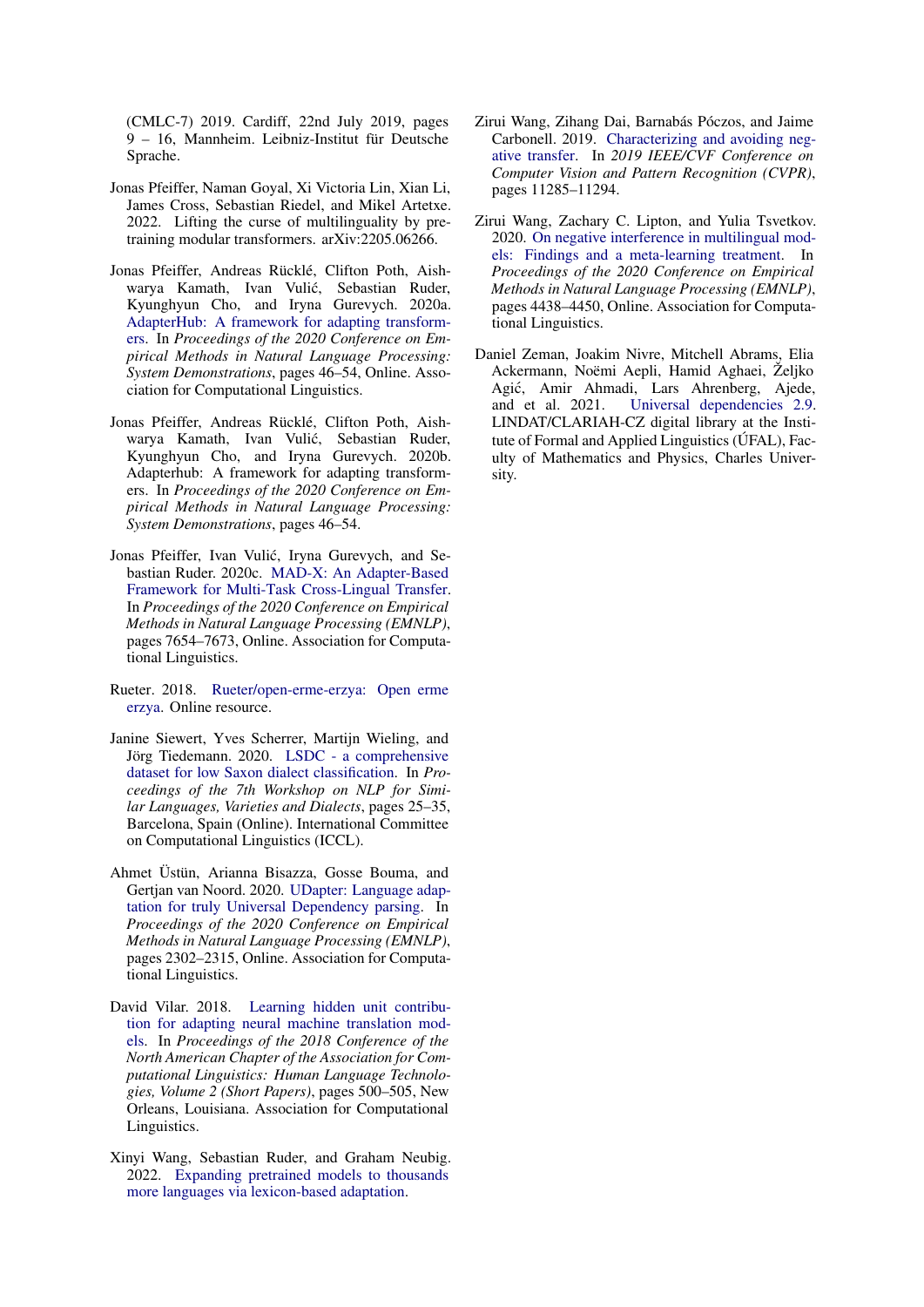# A Related Works

Continuous effort is being put to improve crosslingual transfer across languages as well as making language models cabpable enough beyond high resource domain. Recently, [Wang et al.](#page-8-8) [\(2022\)](#page-8-8), proposed an approach to combine lexicons with monolingual/ parallel data for pretraining. It expands modeling capability to thousands more languages largely including under-represented languages with limited to zero corpus availability. It is now proven that, pretraining on closely related languages yields better result for zero-shot transfer wheras we need continued pretraining on a large number of languages for adaptating model to target language [\(Fujinuma et al.,](#page-7-13) [2022\)](#page-7-13). However, there has not been enough studies on the assessment of optimal language group distinction. It might be crucial to prevent negative inference while keeping performance robustness intact.

As opposed to the standard fine-tuning of largescale language models, a more focused trend is to perform efficient parameter selection thus reducing the overall computation cost and carbon footprints. Adapters are such highly customized light-weight neural network layers on top of base models. Because of this higher flexibility, there are studies already in place looking into the adapterlevel optimization according to the nature of data and network layers [\(Moosavi et al.,](#page-7-14) [2022\)](#page-7-14). In addition, using language specific units in a modular fashion in the pre-training stage was shown to be beneficial in recent work [\(Pfeiffer et al.,](#page-8-9) [2022\)](#page-8-9).

# B Dataset

Detailed data source with statistics are presented in table [6.](#page-10-0)

### <span id="page-9-0"></span>C Language Specific Task Results

Detailed language specific task results are presented in table [7,](#page-11-0) [8,](#page-12-0) [9,](#page-13-0) [10,](#page-14-0) [11](#page-15-0) and [12.](#page-15-1)

Dependency Parsing For dependency parsing, we perform experiments on Germanic, Uralic and Tupian languages. We observe, phylogeny based joint training performs better for 10 out of 11 Germanic and Uralic languages unseen by mbert. In addition all of the Tupian ones are unseen by mbert and joint training performs better than the language based adapter baseline [LT]. Similar trend is visible in case of Germanic high resource languages where using the language based adapter baseline

[LT] hurts the overall performance. Though, joint training does not cross the performance threshold of just using the task adapter baseline [T] in case of majority high resource ones, it doesn't do negative interference like language adapter based baseline either. At the same time, the performance improvement for unseen low resource languages are significant while using joint training. Thus phylogeny based joint training keeps a performance balance across languages with diverse data availability.

**POS Tagging** For POS tagging task, we select the same language and settings like before we used in dependency parsing. In POS tagging, the language adapter does not make negative interference like it made in case of dependency parsing. However, using phylogny based joint training still performs better than all the baseline in majority Germanic and Uralic languages. In case of Tupian languages, we see improvement using phylogeny based adaptation in 4 out of 8 languages.

NLI Our NLI results are presented in table [11](#page-15-0) and [12.](#page-15-1) In addition, we reprot the zero-shot baseline results from [\(Ebrahimi et al.,](#page-7-8) [2021\)](#page-7-8) where the pretrained language model was continually trained on monolingual task language before training on downstream english task data. In our adaptation settings, we follow the [FGLT] combinations. Our approach does better for low resource ones (i.e.) while joint training results in optimal performance.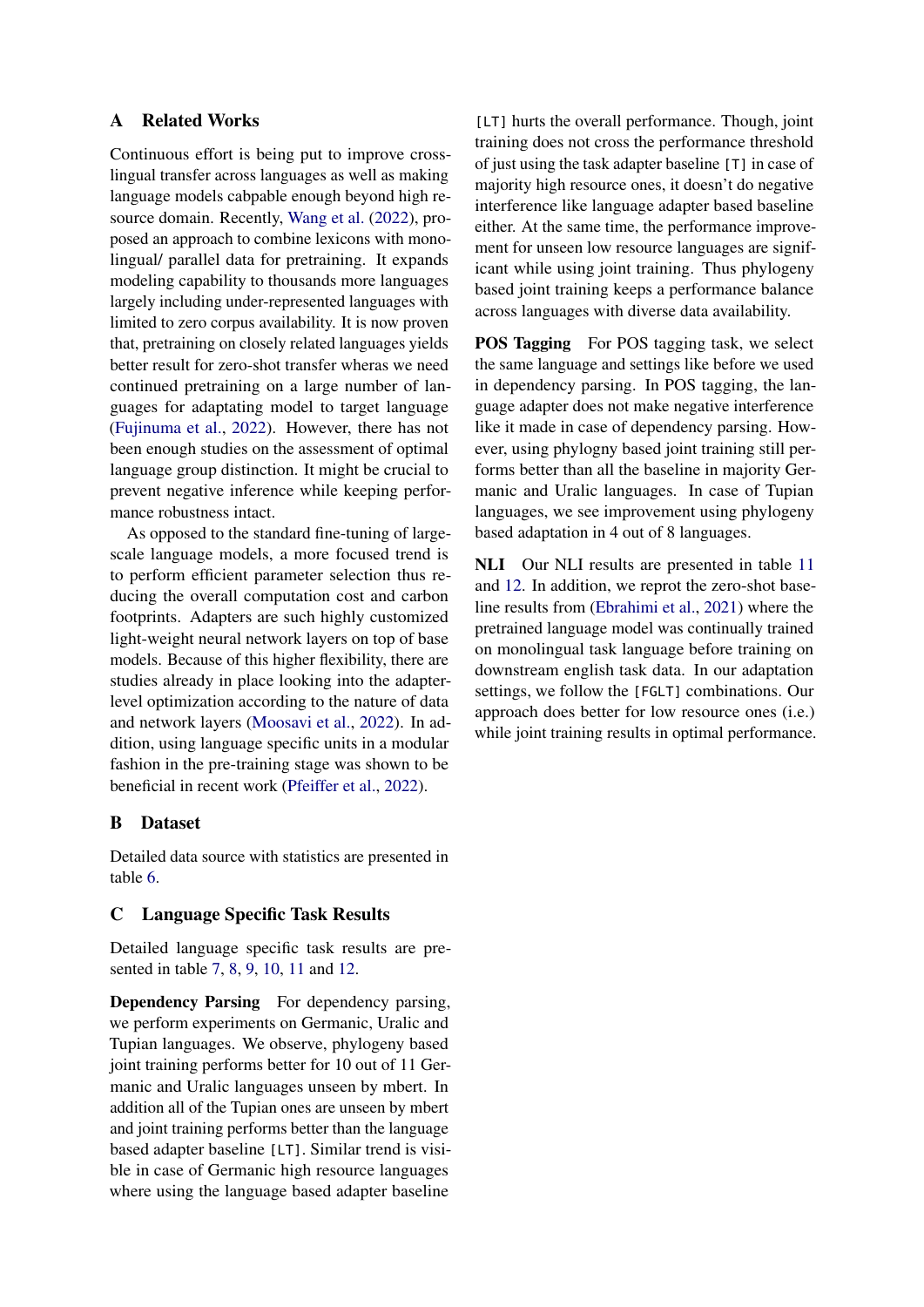<span id="page-10-0"></span>

| family      | groups       | langs             | iso        | size                     | source                            |
|-------------|--------------|-------------------|------------|--------------------------|-----------------------------------|
|             | North        | Danish            | da         | 1M                       | OSCAR (Ortiz Suárez et al., 2019) |
|             | North        | Faroese           | fao        | 300K                     | (Goldhahn et al., 2012)           |
|             | North        | Icelandic         | is         | 1M                       | OSCAR (Ortiz Suárez et al., 2019) |
|             | North        | Norwegian         | no         | 1M                       | OSCAR (Ortiz Suárez et al., 2019) |
|             | North        | Swedish           | SV         | 1M                       | OSCAR (Ortiz Suárez et al., 2019) |
| Germanic    | West         | Afrikaans         | af         | 120K                     | OSCAR (Ortiz Suárez et al., 2019) |
|             | West         | German            | de         | 1M<br>1M                 | OSCAR (Ortiz Suárez et al., 2019) |
|             | West<br>West | English<br>Gothic | en         | 4.4K                     | OSCAR (Ortiz Suárez et al., 2019) |
|             | West         | Low Saxon         | got<br>nds | 95.5K                    | Bible (wul)                       |
|             | West         | Dutch             | nl         | 1M                       | (Siewert et al., 2020)            |
|             | West         | Swiss German      |            | 100K                     | OSCAR (Ortiz Suárez et al., 2019) |
|             |              |                   | gsw        |                          | (Goldhahn et al., 2012)           |
|             | Munduruku    | Munduruku         | myu        | 8.7K                     | Bible (spl)                       |
|             | Tupi Guaraní | Guaraní           | gn         | 26K                      | (Chiruzzo et al., 2020)           |
| Tupian      | Tupi Guaraní | Simba Guaraní     | gnw        | 6.7K                     | Bible (spl)                       |
|             | Tupi Guaraní | Guajajára         | gub        | 33.9K                    | Bible (spl)                       |
|             | Tupi Guaraní | Mbya Guaraní      | gun        | 50.5K                    | Bible (spl)                       |
|             | Tupi Guaraní | Kaapor            | urb        | 9.3K                     | Bible (spl)                       |
|             | Tupari       | Akuntsu           | aqz        | $\overline{a}$           |                                   |
|             | Tupari       | Makuráp           | mpu        |                          |                                   |
|             | Tupi-Guarani | Tupinambá         | tpn        | $\overline{\phantom{0}}$ |                                   |
|             | Finnic       | Estonian          | et         | 1M                       | OSCAR (Ortiz Suárez et al., 2019) |
|             | Finnic       | Finnish           | fi         | 1M                       | OSCAR (Ortiz Suárez et al., 2019) |
|             | Finnic       | Karelian          | krl        | 5K                       | Bible (krl)                       |
|             | Finnic       | Livvi             | olo        | 19K                      | (Boyko et al., 2022)              |
|             | Hungarian    | Hungarian         | hu         | 1M                       | OSCAR (Ortiz Suárez et al., 2019) |
| Uralic      | Mordvinic    | Moksha            | mdf        | 5K                       | Bible (krl)                       |
|             | Mordvinic    | Erzya             | myv        | 29K                      | (Rueter, 2018)                    |
|             | Permic       | Komi Permyak      | koi        | 10K                      | (Goldhahn et al., 2012)           |
|             | Permic       | Komi Zyrian       | kpv        | 13K                      | (kpv)                             |
|             | Sami         | North Sami        | sme        | 10K                      | (Goldhahn et al., 2012)           |
|             | Sami         | Skolt Sami        | sms        | 3K                       | (wan)                             |
|             | Aztecan      | Nahuatl           | nah        | 16K                      | (Gutierrez-Vasques et al., 2016)  |
|             | Corachol     | Cora              | crn        | 10.1K                    | Bible (spl)                       |
|             | Corachol     | Huichol           | hch        | 8.9K                     | (Mager et al., 2017)              |
| Uto-Aztecan | Tarahumaran  | Rarámuri          | tar        | 14.7K                    | (Bright and Brambila, 1976)       |
|             | Tepiman      | Northern Tepehuan | ntp        | 6.5K                     | Bible (spl)                       |
|             | Tepiman      | O'odham           | ood        | 6.5K                     | Bible (spl)                       |
|             | Tepiman      | Southern Tepehuan | stp        | 7K                       | Bible (spl)                       |
|             | Yaqui        | Mayo              | mfy        | 7K                       | Bible (spl)                       |
|             | Yaqui        | Yaqui             | yaq        | 6.5K                     | Bible (spl)                       |

Table 6: Dataset statistics and sources of the language datasets we work with.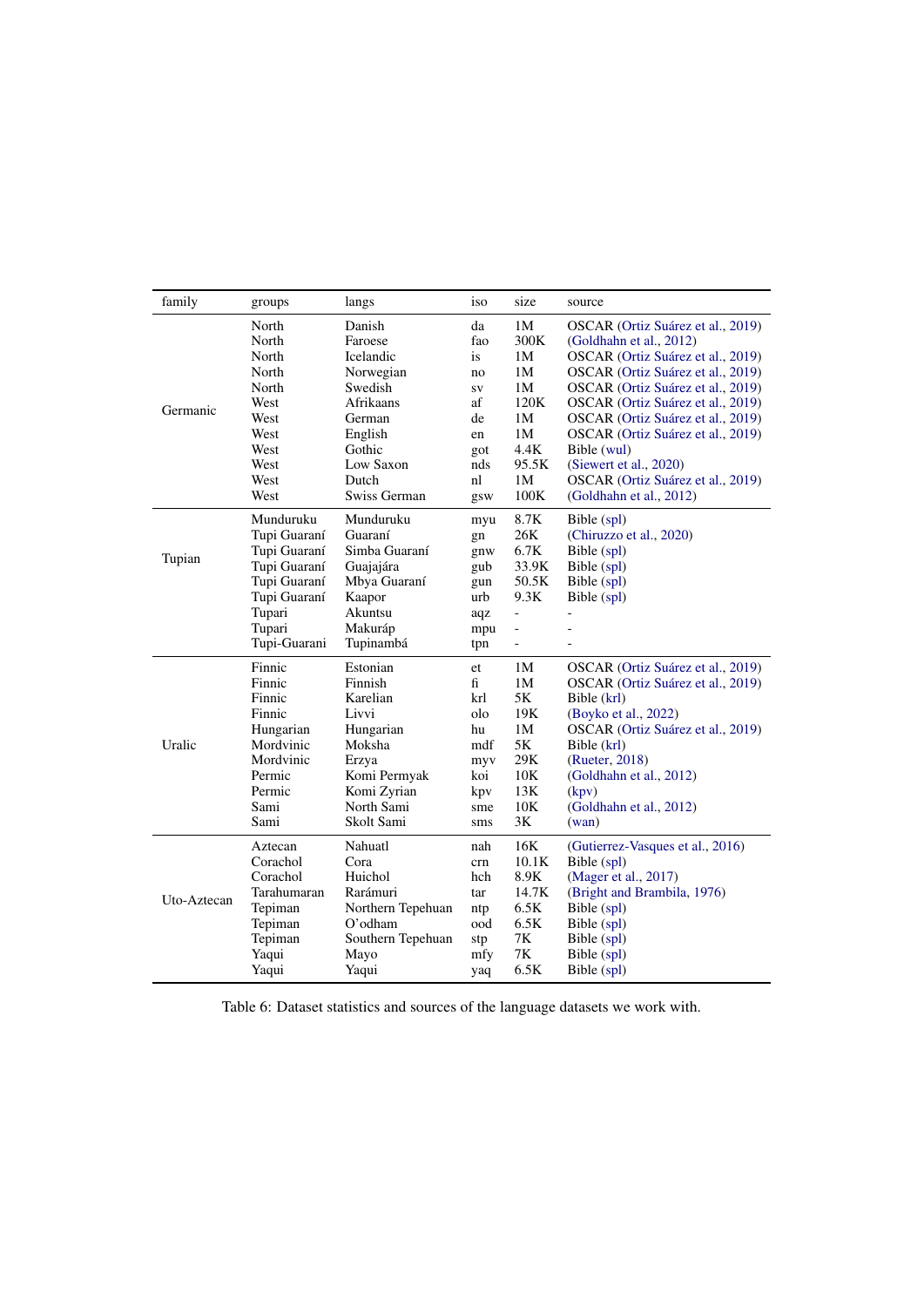<span id="page-11-0"></span>

| <b>Germanic</b>                                                                                      |                                                                                     |    |    |    |           |     |    |    |                                                       |     |     |                   |       |  |
|------------------------------------------------------------------------------------------------------|-------------------------------------------------------------------------------------|----|----|----|-----------|-----|----|----|-------------------------------------------------------|-----|-----|-------------------|-------|--|
| <b>MBERT-SEEN</b><br><b>MBERT-UNSEEN</b>                                                             |                                                                                     |    |    |    |           |     |    |    |                                                       |     |     |                   |       |  |
| Model Training                                                                                       | af                                                                                  | da | de | en | <i>is</i> | nds | nl | no | <b>SV</b>                                             | fao | got | gsw               | avg   |  |
| <b>Baselines</b>                                                                                     |                                                                                     |    |    |    |           |     |    |    |                                                       |     |     |                   |       |  |
| $MBERT+ [T] (en)$                                                                                    |                                                                                     |    |    |    |           |     |    |    | 69.83 76.65 78.27 89.95 73.90 56.86 79.49 81.47 83.09 |     |     | 72.80 28.20 56.43 | 70.58 |  |
| $MBERT+ [LT] (en)$                                                                                   |                                                                                     |    |    |    |           |     |    |    | 67.97 75.56 76.89 89.28 72.22 56.65 77.79 80.07 81.72 |     |     | 66.93 30.15 55.23 | 69.20 |  |
| <b>Phylogenically inspired</b>                                                                       |                                                                                     |    |    |    |           |     |    |    |                                                       |     |     |                   |       |  |
| MBERT+ [FGLT] (en) 68.34 76.26 77.13 89.56 73.51 61.50 78.64 80.30 81.87   75.70 46.61 57.94   72.28 |                                                                                     |    |    |    |           |     |    |    |                                                       |     |     |                   |       |  |
| <b>Ablations</b>                                                                                     |                                                                                     |    |    |    |           |     |    |    |                                                       |     |     |                   |       |  |
| $MBERT+ [LT] (en)$                                                                                   |                                                                                     |    |    |    |           |     |    |    | 63.41 69.39 71.22 79.97 63.77 56.51 72.11 72.03 75.03 |     |     | 64.85 38.69 50.32 | 64.78 |  |
| $MBERT+ [FLT] (en)$                                                                                  | 68.26 76.10 77.47 89.38 73.10 62.40 78.52 80.39 82.12<br>72.22<br>75.05 46.02 57.81 |    |    |    |           |     |    |    |                                                       |     |     |                   |       |  |
|                                                                                                      | Uralic                                                                              |    |    |    |           |     |    |    |                                                       |     |     |                   |       |  |

|                                                                                        |    |                   |                                                                   |                                                 | .   |                     |     |     |                                                 |       |
|----------------------------------------------------------------------------------------|----|-------------------|-------------------------------------------------------------------|-------------------------------------------------|-----|---------------------|-----|-----|-------------------------------------------------|-------|
|                                                                                        |    | <b>MBERT-SEEN</b> |                                                                   |                                                 |     | <b>MBERT-UNSEEN</b> |     |     |                                                 |       |
| Model Training                                                                         | et | fi                | hu                                                                | koi                                             | kpy | krl mdf myv         | olo | sme | sms                                             | avg   |
| <b>Baselines</b>                                                                       |    |                   |                                                                   |                                                 |     |                     |     |     |                                                 |       |
| $MBERT+ [T] (et)$                                                                      |    |                   | 83.67 78.51 73.42 29.08 24.15 55.53 40.89 36.45 56.65 29.34 23.37 |                                                 |     |                     |     |     |                                                 | 48.28 |
| $MBERT+ [LT] (et)$                                                                     |    |                   | 83.95 79.41 73.10 34.68 30.87 63.41 39.23 37.58 63.10 31.85 28.18 |                                                 |     |                     |     |     |                                                 | 51.40 |
| <b>Phylogenically inspired</b>                                                         |    |                   |                                                                   |                                                 |     |                     |     |     |                                                 |       |
| MBERT+ [FGLT] (et) 84.10 79.45 73.73   44.10 42.40 69.65 55.88 53.77 69.62 45.16 23.00 |    |                   |                                                                   |                                                 |     |                     |     |     |                                                 | 58.26 |
| <b>Ablations</b>                                                                       |    |                   |                                                                   |                                                 |     |                     |     |     |                                                 |       |
| $MBERT+ [LT] (et)$                                                                     |    |                   | 75.68 71.45 66.97                                                 |                                                 |     |                     |     |     | 36.83 32.51 60.60 41.28 39.57 62.70 33.12 23.89 | 49.51 |
| $MBERT + [FLT] (et)$                                                                   |    |                   | 83.72 78.84 73.78                                                 | 37.31 34.55 68.13 50.13 47.24 68.95 41.71 24.63 |     |                     |     |     |                                                 | 55.36 |

|                  | <b>Tupian</b>                                                      |     |     |                                                |     |                     |     |     |                                                 |       |  |  |
|------------------|--------------------------------------------------------------------|-----|-----|------------------------------------------------|-----|---------------------|-----|-----|-------------------------------------------------|-------|--|--|
|                  |                                                                    |     |     |                                                |     | <b>MBERT-UNSEEN</b> |     |     |                                                 |       |  |  |
|                  | Model Training                                                     | aqz | arr | gub                                            | gun | mpu                 | myu | tpn | urb                                             | avg   |  |  |
| <b>Baselines</b> |                                                                    |     |     |                                                |     |                     |     |     |                                                 |       |  |  |
|                  | $MBERT+ [T] (en)$                                                  |     |     | 27.50 33.82 26.07 9.11 23.97 25.46 22.37 24.59 |     |                     |     |     |                                                 | 24.11 |  |  |
|                  | $MBERT+ [LT] (en)$                                                 |     |     | 22.50 26.66 19.69 11.55 17.81 19.19 9.21 25.41 |     |                     |     |     |                                                 | 19.00 |  |  |
|                  | <b>Phylogenically inspired</b>                                     |     |     |                                                |     |                     |     |     |                                                 |       |  |  |
|                  | MBERT+ [FGLT] (en) 27.50 26.01 28.46 10.45 19.86 19.56 31.58 26.78 |     |     |                                                |     |                     |     |     |                                                 | 23.77 |  |  |
| <b>Ablations</b> |                                                                    |     |     |                                                |     |                     |     |     |                                                 |       |  |  |
|                  | $MBERT+ [LT] (en)$                                                 |     |     |                                                |     |                     |     |     | 21.25 24.20 23.78 10.30 15.75 23.62 18.42 26.50 | 20.48 |  |  |
|                  | $MBERT + [FLT] (en)$                                               |     |     | 25.00 26.45 26.66 9.86 17.12 20.30 19.74 22.68 |     |                     |     |     |                                                 | 20.97 |  |  |

Table 7: Dependency Parsing Task Results (base model: MBERT, metric: UAS).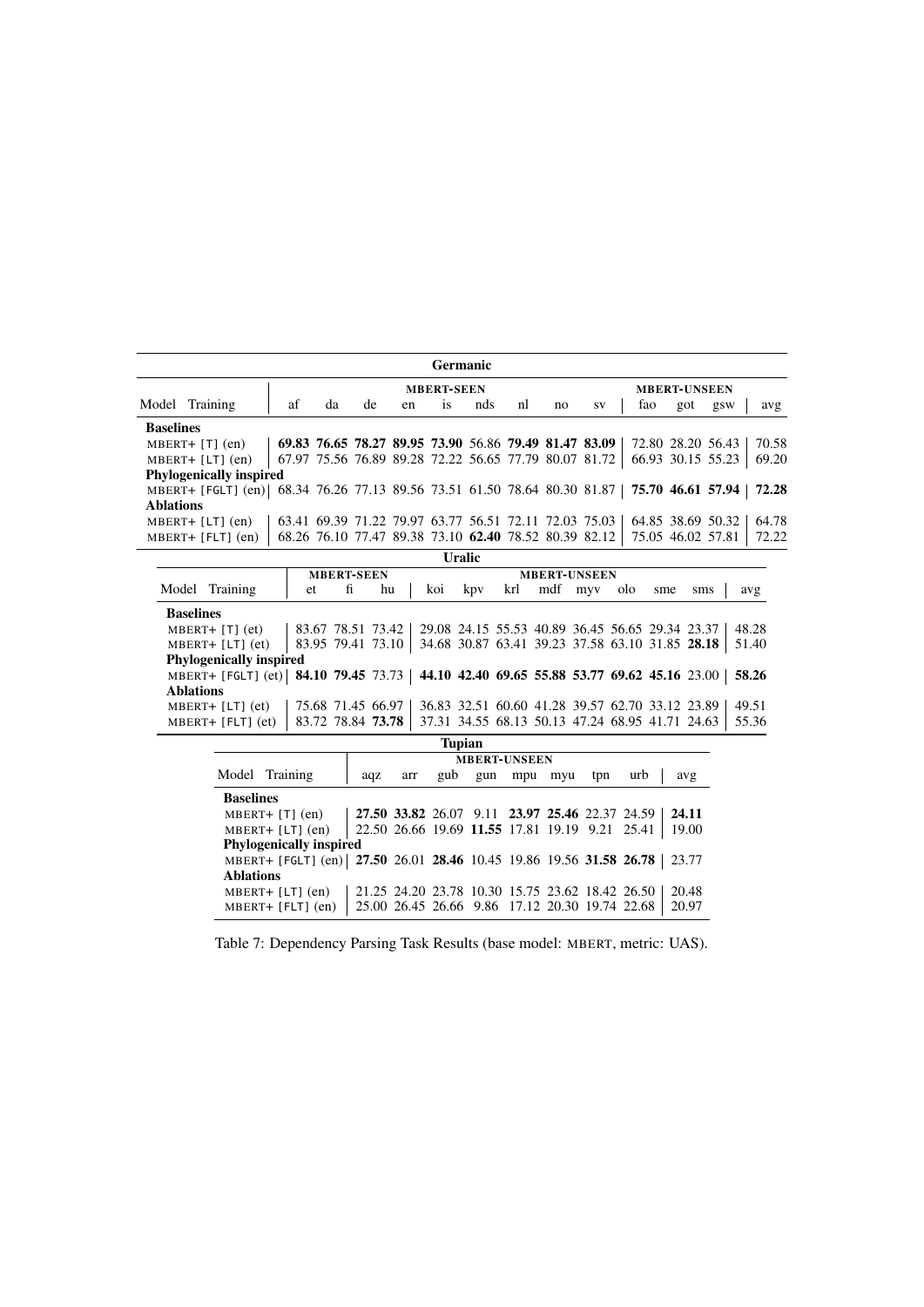<span id="page-12-0"></span>

| <b>Germanic</b>                                                                                  |    |    |                                                       |    |           |     |    |    |    |     |                   |                          |       |
|--------------------------------------------------------------------------------------------------|----|----|-------------------------------------------------------|----|-----------|-----|----|----|----|-----|-------------------|--------------------------|-------|
| XLM-R-SEEN<br><b>XLM-R-UNSEEN</b>                                                                |    |    |                                                       |    |           |     |    |    |    |     |                   |                          |       |
| Model Training                                                                                   | af | da | de                                                    | en | <b>1S</b> | nds | nl | no | SV | tao | got               | gsw                      | avg   |
| <b>Baselines</b>                                                                                 |    |    |                                                       |    |           |     |    |    |    |     |                   |                          |       |
| $XLM-R+ [T] (en)$                                                                                |    |    | 68.36 74.82 77.07 85.00 74.36 44.73 77.01 79.66 81.94 |    |           |     |    |    |    |     | 70.20 25.04 42.87 |                          | 66.75 |
| $XLM-R+ [LT]$ (en)                                                                               |    |    | 69.78 76.38 78.54 87.22 76.12 56.60 78.70 81.43 83.46 |    |           |     |    |    |    |     |                   | <b>74.17</b> 23.47 56.37 | 70.19 |
| <b>Phylogenically inspired</b>                                                                   |    |    |                                                       |    |           |     |    |    |    |     |                   |                          |       |
| XLM-R+ [FGLT] (en) 69.74 76.56 78.00 87.38 75.80 58.54 78.68 81.33 83.31 73.47 38.18 63.09 72.01 |    |    |                                                       |    |           |     |    |    |    |     |                   |                          |       |
| <b>Ablations</b>                                                                                 |    |    |                                                       |    |           |     |    |    |    |     |                   |                          |       |
| $XLM-R+ [LT]$ (en)                                                                               |    |    | 67.67 73.73 75.52 83.65 73.30 53.16 76.33 78.65 80.86 |    |           |     |    |    |    |     | 68.68 32.45 55.40 |                          | 68.28 |
| $XLM-R+ [FLT] (en)$                                                                              |    |    | 69.66 76.41 78.11 87.29 75.97 57.63 78.75 81.49 83.44 |    |           |     |    |    |    |     |                   | 73.67 36.88 62.53        | 71.82 |
| <b>Hralic</b>                                                                                    |    |    |                                                       |    |           |     |    |    |    |     |                   |                          |       |

| <u>vianu</u>                                                                                                                                          |    |                   |                   |     |        |     |                     |     |     |                                                 |                                                 |       |  |
|-------------------------------------------------------------------------------------------------------------------------------------------------------|----|-------------------|-------------------|-----|--------|-----|---------------------|-----|-----|-------------------------------------------------|-------------------------------------------------|-------|--|
|                                                                                                                                                       |    | <b>XLM-R-SEEN</b> |                   |     |        |     | <b>XLM-R-UNSEEN</b> |     |     |                                                 |                                                 |       |  |
| Model Training                                                                                                                                        | et | fi                | hu                | koi | kpy    | krl | mdf                 | myy | olo | sme                                             | sms                                             | avg   |  |
| <b>Baselines</b>                                                                                                                                      |    |                   |                   |     |        |     |                     |     |     |                                                 |                                                 |       |  |
| 82.02 78.59 73.16<br>49.10<br>31.94 30.25 61.47 34.41 34.46 56.45 26.27 31.07<br>$XLM-R+ [T]$ (et)<br>33.37 31.31 65.03 33.62 31.91 58.47 25.72 28.25 |    |                   |                   |     |        |     |                     |     |     |                                                 |                                                 |       |  |
| $XLM-R+ [LT]$ (et)                                                                                                                                    |    |                   | 84.25 80.11 74.72 |     |        |     |                     |     |     |                                                 |                                                 | 49.71 |  |
| <b>Phylogenically inspired</b>                                                                                                                        |    |                   |                   |     |        |     |                     |     |     |                                                 |                                                 |       |  |
| XLM-R+ [FGLT] (et) 83.39 79.40 73.61   40.76 39.00 67.84 37.71 38.66 67.07 29.11 31.21                                                                |    |                   |                   |     |        |     |                     |     |     |                                                 |                                                 | 53.44 |  |
| <b>Ablations</b>                                                                                                                                      |    |                   |                   |     |        |     |                     |     |     |                                                 |                                                 |       |  |
| $XLM-R+ [LT]$ (et)                                                                                                                                    |    |                   | 81.67 77.80 72.14 |     |        |     |                     |     |     | 33.85 30.71 62.57 30.18 33.44 63.44 23.96 30.33 |                                                 | 49.10 |  |
| $XLM-R+ [FLT] (et)$                                                                                                                                   |    |                   | 83.22 79.41 74.05 |     |        |     |                     |     |     |                                                 | 39.93 38.12 66.52 37.25 38.20 66.20 28.23 31.73 | 52.99 |  |
|                                                                                                                                                       |    |                   |                   |     | Tunian |     |                     |     |     |                                                 |                                                 |       |  |

|                  |                                                                   |     |     | Tupian |     |                     |                                                |     |                                                |       |
|------------------|-------------------------------------------------------------------|-----|-----|--------|-----|---------------------|------------------------------------------------|-----|------------------------------------------------|-------|
|                  |                                                                   |     |     |        |     | <b>XLM-R-UNSEEN</b> |                                                |     |                                                |       |
|                  | Model Training                                                    | aqz | arr | gub    | gun | mpu                 | myu                                            | tpn | urb                                            | avg   |
| <b>Baselines</b> |                                                                   |     |     |        |     |                     |                                                |     |                                                |       |
|                  | $XLM-R+ [T] (en)$                                                 |     |     |        |     |                     | 33.75 29.47 17.40 3.95 24.66 30.63 19.74 25.14 |     |                                                | 23.09 |
|                  | $XLM-R+ [LT]$ (en)                                                |     |     |        |     |                     |                                                |     | 32.50 28.99 17.88 3.96 21.92 27.68 22.37 24.86 | 22.52 |
|                  | <b>Phylogenically inspired</b>                                    |     |     |        |     |                     |                                                |     |                                                |       |
|                  | XLM-R+ [FGLT] (en) 27.50 28.52 28.51 3.84 23.29 28.41 25.00 28.69 |     |     |        |     |                     |                                                |     |                                                | 24.22 |
| <b>Ablations</b> |                                                                   |     |     |        |     |                     |                                                |     |                                                |       |
|                  | $XLM-R+ [LT]$ (en)                                                |     |     |        |     |                     | 27.50 29.25 19.40 3.38 21.23 26.57 28.95 19.40 |     |                                                | 21.96 |
|                  | $XLM-R+ [FLT] (en)$                                               |     |     |        |     |                     | 23.75 28.82 23.59 3.50 19.86 28.04 23.68 26.50 |     |                                                | 22.22 |

Table 8: Dependency Parsing Task Results (base model: XLM-R, metric: UAS).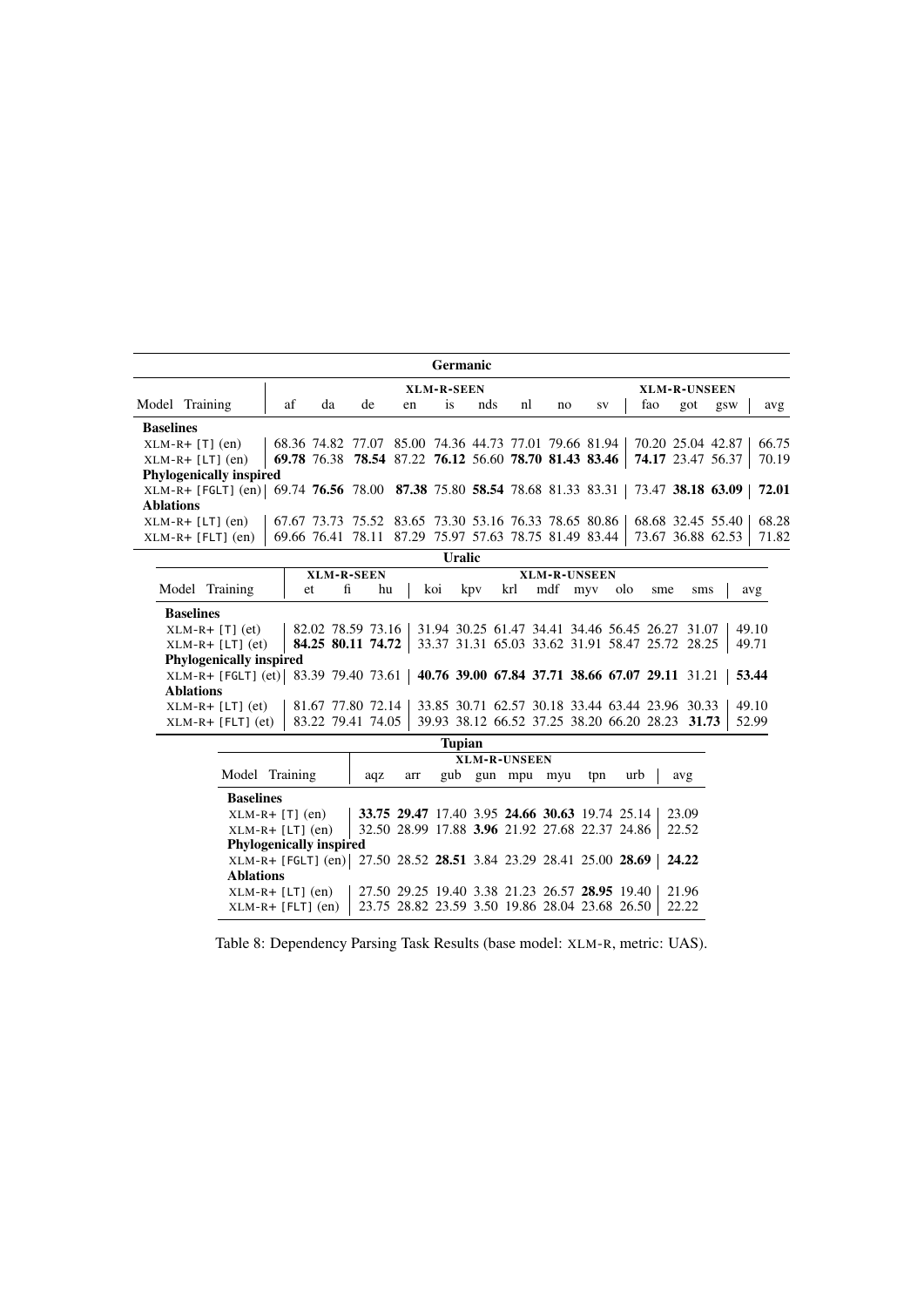<span id="page-13-0"></span>

|                  |                                                                                                      |    |    |    |    | <b>Germanic</b> |     |    |    |                                                       |     |     |                   |       |
|------------------|------------------------------------------------------------------------------------------------------|----|----|----|----|-----------------|-----|----|----|-------------------------------------------------------|-----|-----|-------------------|-------|
|                  | <b>MBERT-SEEN</b><br><b>MBERT-UNSEEN</b>                                                             |    |    |    |    |                 |     |    |    |                                                       |     |     |                   |       |
|                  | Model Training                                                                                       | af | da | de | en | <i>is</i>       | nds | nl | no | SV                                                    | tao | got | gsw               | avg   |
| <b>Baselines</b> |                                                                                                      |    |    |    |    |                 |     |    |    |                                                       |     |     |                   |       |
|                  | $MBERT+ [T] (en)$                                                                                    |    |    |    |    |                 |     |    |    | 85.08 87.55 85.04 95.50 83.18 69.53 87.88 90.49 89.74 |     |     | 80.70 14.50 58.18 | 77.28 |
|                  | $MBERT+ [LT] (en)$                                                                                   |    |    |    |    |                 |     |    |    | 85.93 88.23 86.16 95.64 84.49 72.93 87.70 90.22 90.10 |     |     | 79.93 22.60 71.07 | 79.58 |
|                  | <b>Phylogenically inspired</b>                                                                       |    |    |    |    |                 |     |    |    |                                                       |     |     |                   |       |
|                  | MBERT+ [FGLT] (en) 86.09 88.31 86.27 95.66 84.83 74.54 88.06 90.50 90.10   88.88 56.03 74.86   83.68 |    |    |    |    |                 |     |    |    |                                                       |     |     |                   |       |
| <b>Ablations</b> |                                                                                                      |    |    |    |    |                 |     |    |    |                                                       |     |     |                   |       |
|                  | $MBERT+ [LT] (en)$                                                                                   |    |    |    |    |                 |     |    |    | 85.03 87.40 84.68 94.23 82.89 71.82 86.37 88.18 88.61 |     |     | 82.31 47.23 70.25 | 80.75 |
|                  | $MBERT+ [FLT] (en)$                                                                                  |    |    |    |    |                 |     |    |    | 86.08 88.36 86.08 95.62 84.45 73.86 88.15 90.52 89.95 |     |     | 88.15 55.47 73.65 | 83.36 |
|                  |                                                                                                      |    |    |    |    | <b>Uralic</b>   |     |    |    |                                                       |     |     |                   |       |

|                  |                                                                                            |     | <b>MBERT-SEEN</b> |                   |     |     | <b>MBERT-UNSEEN</b>                             |             |     |     |                                                 |       |
|------------------|--------------------------------------------------------------------------------------------|-----|-------------------|-------------------|-----|-----|-------------------------------------------------|-------------|-----|-----|-------------------------------------------------|-------|
|                  | Model Training                                                                             | et. | fi                | hu                | koi | kpy |                                                 | krl mdf myv | olo | sme | sms                                             | avg   |
| <b>Baselines</b> |                                                                                            |     |                   |                   |     |     |                                                 |             |     |     |                                                 |       |
|                  | $MBERT+ [T] (et)$                                                                          |     |                   | 89.39 82.85 70.07 |     |     | 32.22 24.02 62.79 46.53 43.79 62.67 40.15 23.21 |             |     |     |                                                 | 52.52 |
|                  | $MBERT+ [LT] (et)$                                                                         |     |                   | 89.49 83.29 70.38 |     |     |                                                 |             |     |     | 46.78 35.96 70.78 46.55 41.26 65.37 44.46 29.03 | 56.67 |
|                  | <b>Phylogenically inspired</b>                                                             |     |                   |                   |     |     |                                                 |             |     |     |                                                 |       |
|                  | MBERT+ [FGLT] (et) 90.88 84.93 69.98 49.01 41.74 79.17 60.69 57.69 73.75 55.27 20.32 62.13 |     |                   |                   |     |     |                                                 |             |     |     |                                                 |       |
| <b>Ablations</b> |                                                                                            |     |                   |                   |     |     |                                                 |             |     |     |                                                 |       |
|                  | $MBERT+ [LT] (et)$                                                                         |     |                   | 87.12 82.21 68.67 |     |     |                                                 |             |     |     | 39.83 34.73 72.90 50.58 45.83 67.80 49.13 25.44 | 56.75 |
|                  | $MBERT+ [FLT] (et)$                                                                        |     |                   | 90.55 83.99 70.45 |     |     |                                                 |             |     |     | 41.96 36.64 76.76 52.89 50.25 70.62 51.28 20.56 | 58.72 |

| <b>Tupian</b>                  |                                             |     |                                             |  |                 |  |     |     |       |  |  |  |
|--------------------------------|---------------------------------------------|-----|---------------------------------------------|--|-----------------|--|-----|-----|-------|--|--|--|
| <b>MBERT-UNSEEN</b>            |                                             |     |                                             |  |                 |  |     |     |       |  |  |  |
| Training<br>Model              | aqz                                         | arr |                                             |  | gub gun mpu myu |  | tpn | urb | avg   |  |  |  |
| <b>Baselines</b>               |                                             |     |                                             |  |                 |  |     |     |       |  |  |  |
| $MBERT-R+ [T] (en)$            |                                             |     | 9.60 3.06 23.02 0.37 4.95 15.52 18.02 4.79  |  |                 |  |     |     | 9.92  |  |  |  |
| $MBERT-R+ [LT] (en)$           |                                             |     | 19.35 4.88 26.21 2.42 6.25 19.33 20.00 7.13 |  |                 |  |     |     | 13.20 |  |  |  |
| <b>Phylogenically inspired</b> |                                             |     |                                             |  |                 |  |     |     |       |  |  |  |
| $MBERT-R+ [FGLT] (en)$         | 12.28 5.44 26.32 0.23 5.62 19.49 24.39 7.10 |     |                                             |  |                 |  |     |     | 12.61 |  |  |  |
| <b>Ablations</b>               |                                             |     |                                             |  |                 |  |     |     |       |  |  |  |
| $MBERT-R+ [LT] (en)$           |                                             |     | 13.79 3.65 26.92 0.21 3.57 17.37 17.86 6.60 |  |                 |  |     |     | 11.25 |  |  |  |
| $MBERT-R+ [FLT] (en)$          |                                             |     | 18.64 3.71 26.62 0.20 4.68 21.01 21.31 7.43 |  |                 |  |     |     | 12.95 |  |  |  |

Table 9: Parts of Speech Task Results (base model: MBERT, metric: F1).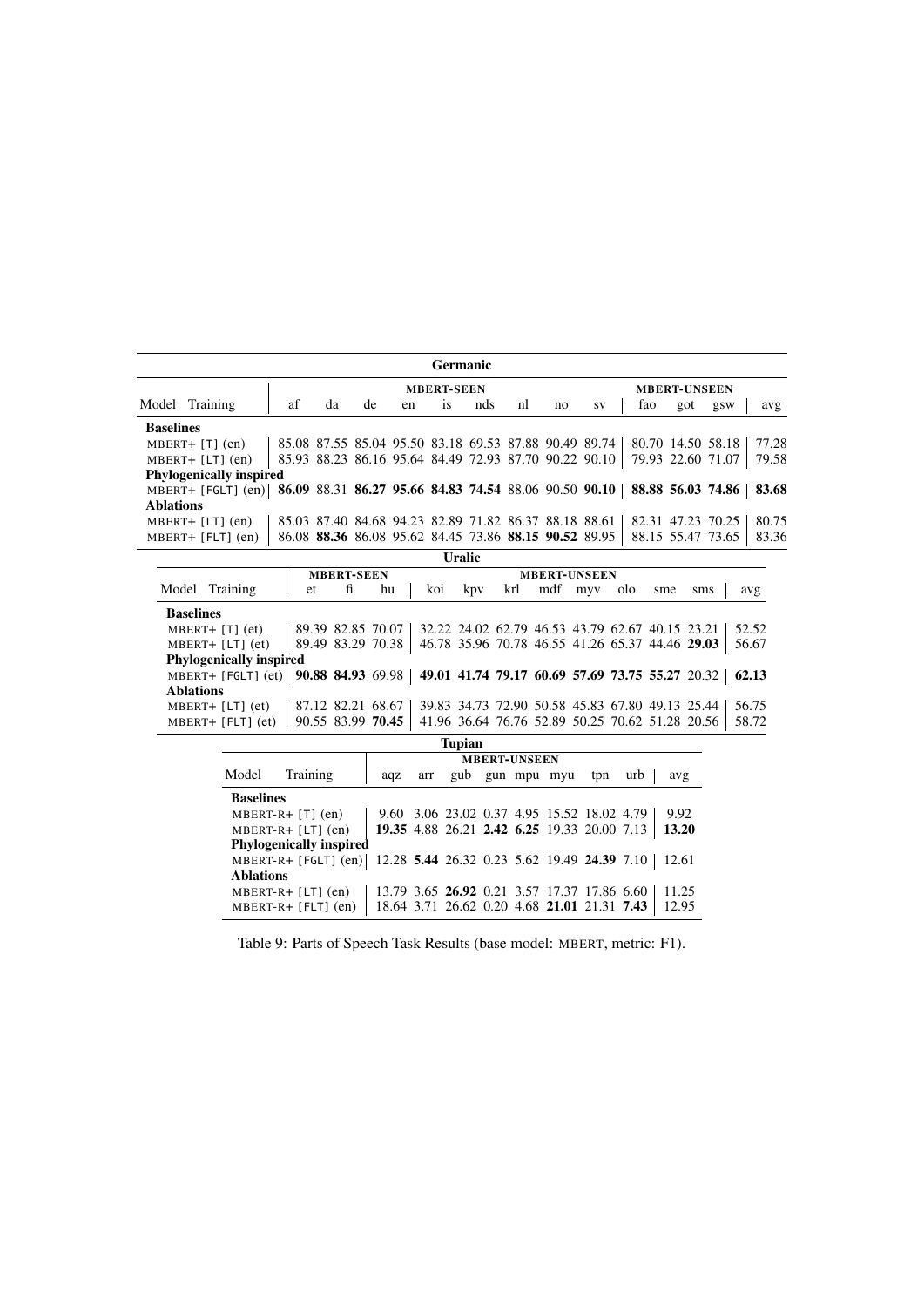<span id="page-14-0"></span>

|                  |                                                                          |    |    |    |    | <b>Germanic</b> |     |    |                                                       |                                                       |     |     |                   |       |
|------------------|--------------------------------------------------------------------------|----|----|----|----|-----------------|-----|----|-------------------------------------------------------|-------------------------------------------------------|-----|-----|-------------------|-------|
|                  | <b>XLM-R-SEEN</b><br><b>XLM-R-UNSEEN</b>                                 |    |    |    |    |                 |     |    |                                                       |                                                       |     |     |                   |       |
|                  | Model Training                                                           | af | da | de | en | <b>1S</b>       | nds | nl | no                                                    | <b>SV</b>                                             | tao | got | gsw               | avg   |
| <b>Baselines</b> |                                                                          |    |    |    |    |                 |     |    |                                                       |                                                       |     |     |                   |       |
|                  | $XLM-R+ [T] (en)$                                                        |    |    |    |    |                 |     |    | 87.27 89.14 87.64 96.34 85.64 55.77 87.75 91.15 91.49 |                                                       |     |     | 81.29 16.50 47.67 | 76.47 |
|                  | $XLM-R+ [LT]$ (en)                                                       |    |    |    |    |                 |     |    |                                                       | 87.25 89.05 87.53 96.36 85.55 70.21 87.73 91.12 91.35 |     |     | 87.16 15.41 66.37 | 79.59 |
|                  | <b>Phylogenically inspired</b>                                           |    |    |    |    |                 |     |    |                                                       |                                                       |     |     |                   |       |
|                  | XLM-R+ [FGLT] (en) 86.98 88.94 88.09 96.44 85.62 74.31 87.94 91.11 91.35 |    |    |    |    |                 |     |    |                                                       |                                                       |     |     | 88.85 41.75 76.52 | 83.16 |
| <b>Ablations</b> |                                                                          |    |    |    |    |                 |     |    |                                                       |                                                       |     |     |                   |       |
|                  | $XLM-R+ [LT]$ (en)                                                       |    |    |    |    |                 |     |    |                                                       | 86.75 89.05 87.77 96.36 85.80 71.16 87.89 91.08 91.52 |     |     | 88.23 34.60 68.65 | 81.57 |
|                  | $XLM-R+ [FLT] (en)$                                                      |    |    |    |    |                 |     |    |                                                       | 86.92 89.00 87.86 96.40 85.78 72.39 87.97 91.17 91.38 |     |     | 88.81 39.23 73.43 | 82.53 |
|                  |                                                                          |    |    |    |    | <b>Healic</b>   |     |    |                                                       |                                                       |     |     |                   |       |

|                                                                                        | <u> UL 41I</u>                           |                   |                   |     |        |     |  |         |     |     |                                                 |       |  |  |
|----------------------------------------------------------------------------------------|------------------------------------------|-------------------|-------------------|-----|--------|-----|--|---------|-----|-----|-------------------------------------------------|-------|--|--|
|                                                                                        | <b>XLM-R-SEEN</b><br><b>XLM-R-UNSEEN</b> |                   |                   |     |        |     |  |         |     |     |                                                 |       |  |  |
| Model Training                                                                         | et.                                      | fi                | hu                | koi | kpy    | krl |  | mdf myy | olo | sme | sms                                             | avg   |  |  |
| <b>Baselines</b>                                                                       |                                          |                   |                   |     |        |     |  |         |     |     |                                                 |       |  |  |
| $XLM-R+ [T]$ (et)                                                                      |                                          |                   | 96.61 89.31 83.98 |     |        |     |  |         |     |     | 47.30 38.39 70.39 43.15 44.21 64.99 37.74 34.84 | 59.17 |  |  |
| $XLM-R+ [LT]$ (et)                                                                     |                                          |                   | 96.64 89.30 83.61 |     |        |     |  |         |     |     | 46.97 39.57 74.55 41.89 43.95 65.86 36.58 33.32 | 59.29 |  |  |
| <b>Phylogenically inspired</b>                                                         |                                          |                   |                   |     |        |     |  |         |     |     |                                                 |       |  |  |
| XLM-R+ [FGLT] (et) 96.69 89.23 83.31   56.93 47.37 81.41 47.88 49.40 73.71 46.68 35.79 |                                          |                   |                   |     |        |     |  |         |     |     |                                                 | 64.40 |  |  |
| <b>Ablations</b>                                                                       |                                          |                   |                   |     |        |     |  |         |     |     |                                                 |       |  |  |
| $XLM-R+ [LT]$ (et)                                                                     |                                          | 96.54 89.22 83.61 |                   |     |        |     |  |         |     |     | 48.42 41.07 80.00 43.87 46.01 72.15 41.63 35.15 | 61.61 |  |  |
| $XLM-R+ [FLT] (et)$                                                                    |                                          |                   | 96.71 89.21 84.24 |     |        |     |  |         |     |     | 50.38 42.94 80.70 44.88 46.29 72.71 42.05 35.96 | 62.37 |  |  |
|                                                                                        |                                          |                   |                   |     | Tunian |     |  |         |     |     |                                                 |       |  |  |

|                  |                                |     |     | Tupian |  |  |                 |                                             |                                              |       |  |  |  |  |
|------------------|--------------------------------|-----|-----|--------|--|--|-----------------|---------------------------------------------|----------------------------------------------|-------|--|--|--|--|
|                  | <b>XLM-R-UNSEEN</b>            |     |     |        |  |  |                 |                                             |                                              |       |  |  |  |  |
| Model            | Training                       | aqz | arr |        |  |  | gub gun mpu myu | tpn                                         | urb                                          | avg   |  |  |  |  |
| <b>Baselines</b> |                                |     |     |        |  |  |                 |                                             |                                              |       |  |  |  |  |
|                  | $XLM-R-R+ [T] (en)$            |     |     |        |  |  |                 | 6.25 5.92 26.05 5.13 8.16 16.07 21.62 6.91  |                                              | 12.01 |  |  |  |  |
|                  | $XLM-R-R+ [LT]$ (en)           |     |     |        |  |  |                 | 6.96 4.80 27.16 2.67 6.10 20.96 26.79 6.56  |                                              | 12.75 |  |  |  |  |
|                  | <b>Phylogenically inspired</b> |     |     |        |  |  |                 |                                             |                                              |       |  |  |  |  |
|                  | $XLM-R-R+ [FGLT] (en)$         |     |     |        |  |  |                 |                                             | 11.86 4.89 37.35 4.35 7.27 23.86 23.53 12.74 | 15.73 |  |  |  |  |
| <b>Ablations</b> |                                |     |     |        |  |  |                 |                                             |                                              |       |  |  |  |  |
|                  | $XLM-R-R+ [LT]$ (en)           |     |     |        |  |  |                 | 15.83 5.36 27.05 4.26 9.85 13.91 26.67 8.11 |                                              | 13.88 |  |  |  |  |
|                  | $XLM-R-R+ [FLT] (en)$          |     |     |        |  |  |                 | 12.60 4.36 32.19 4.58 4.52 17.53 25.64 8.98 |                                              | 13.80 |  |  |  |  |

Table 10: Parts of Speech Task Results (base model: XLM-R, metric: F1).